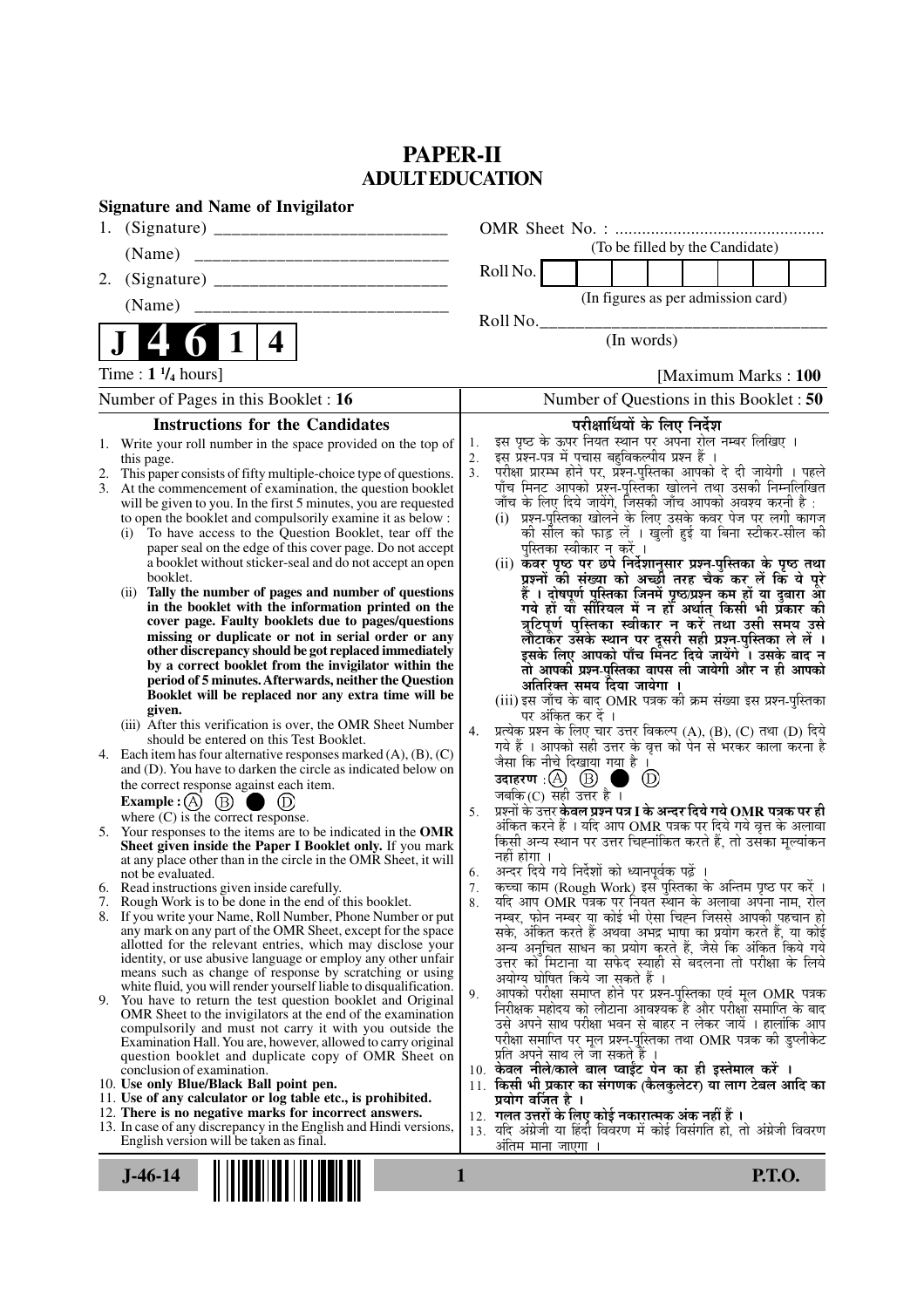#### **ADULT EDUCATION**

#### **Paper – II**

- **Note :** This paper contains **fifty (50)** objective type questions of **two (2)** marks each. **All** questions are compulsory.
- **1.** When was National Literacy Mission Launched ?
	- (A) 5 May, 1988
	- (B) 5 September, 1988
	- (C) 5 December, 1988
	- (D) 5 March, 1988
- **2.** Education Commission was established under Chairmanship of Prof. D.S. Kothari in the year
	- (A) 1952-54 (B) 1964-66
	- (C) 1962-64 (D) 1965-67
- **3.** International Literacy Day celebrated on
	- (A) 8 September (B) 8 March
	- (C) 8 December (D) 8 June
- **4.** The third dimension of higher education is
	- (A) Teaching (B) Research
	- (C) Extension (D) Evaluation
- **5.** The University Grants Commission was established in the year
	- (A) 1952 (B) 1957
	- (C) 1950 (D) 1948
- **6.** Which one of the following educational philosophies had its origin in social, political and educational movements of the time ?
	- (A) Humanistic
	- (B) Analytic
	- (C) Progressive
	- (D) Behaviouristic
- **7.** Folk High Schools concept was developed by
	- (A) Pavlov (B) Grundtwig
	- (C) Piaget (D) John Dewey
- **8.** Millenium Development has
	- $(A)$  8 goals  $(B)$  10 goals  $(C)$  12 goals  $(D)$  16 goals
- **9.** A tentative answer to a proposed enquiry is known as
	- (A) Inference (B) Appraisal
	- (C) Conclusion (D) Hypothesis
- **10.** Which one of the following is not a core function of Continuing Education Centre ?
	- (A) Recreation
	- (B) Personal Interest Promotion
	- (C) Income Generation
	- (D) Sectarian Teaching
- **11.** Self concept, Readiness to learn, orientation to learn and experience are the features of Adult learners according to
	- (A) Paulo Friere
	- (B) Malcolm Knowles
	- (C) Alexander Kapp
	- (D) Chris Dukes
- **12.** Pilot survey is conducted
	- I. After completion of research
	- II. In the beginning of the research
	- III. Before conducting the action research
	- IV. In the middle of the research

- (A) I & IV are correct.
- (B) II & IV are correct.
- (C) III & IV are correct.
- (D) II & III are correct.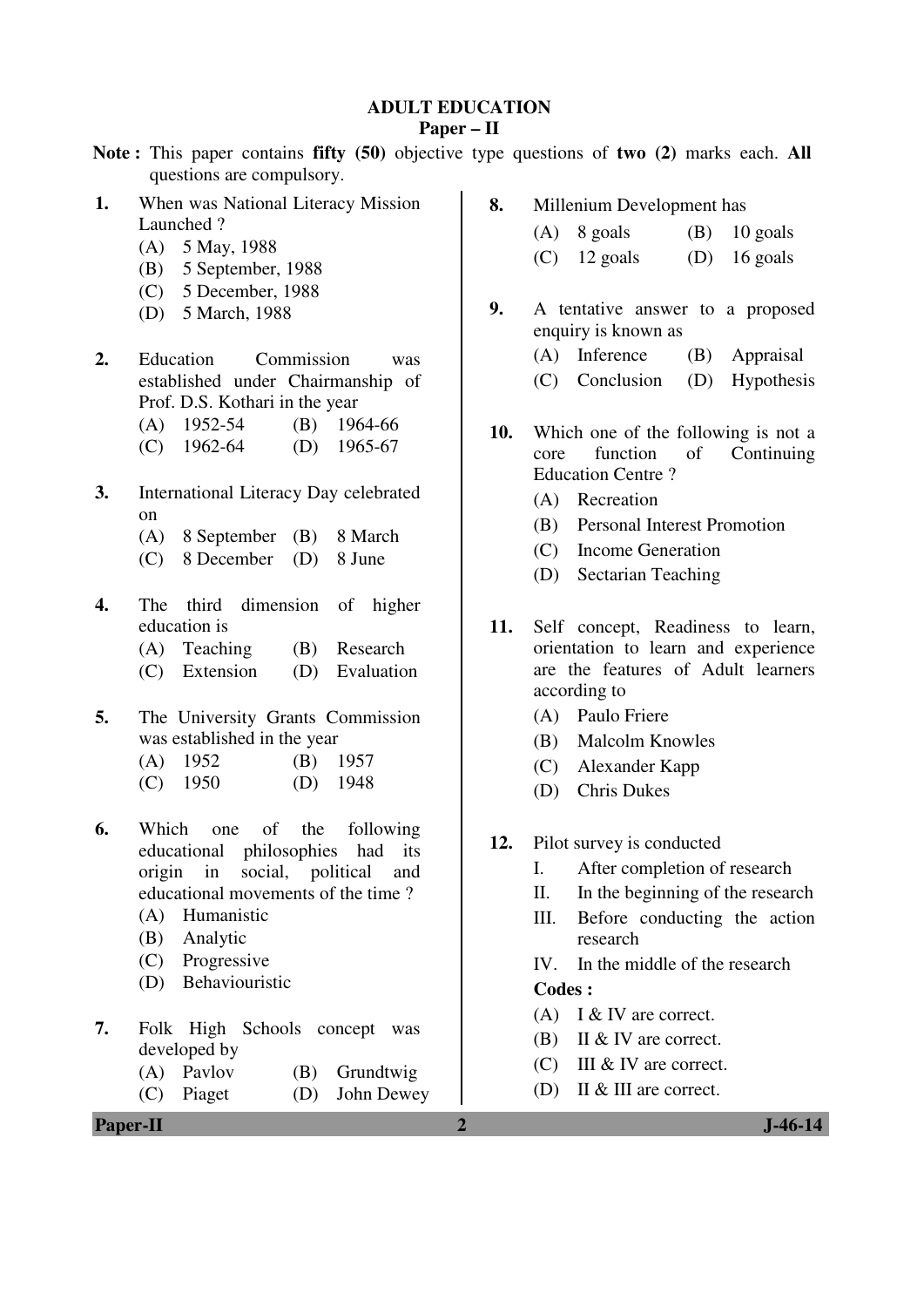# प्रौढ़ शिक्षा प्रश्नपत्र – II

**नोट :** दस प्रश्नपत्र में **पचास (50**) बहु-विकल्पीय प्रश्न हैं । प्रत्येक प्रश्न के **दो (2)** अंक हैं । **सभी** प्रश्न अनिवार्य हैं ।

| 1.<br>2.  | (A)<br>(B)                          | राष्ट्रीय साक्षरता मिशन का शुभारंभ कब हुआ ?<br>5 मई, 1988<br>5 सितम्बर, 1988<br>(C) 5 दिसम्बर, 1988<br>(D) 5 मार्च, 1988<br>प्रो. डी. एस. कोठारी की अध्यक्षता में शिक्षा |                   |                                        | 8.<br>9. | (A)<br>$(C)$ 12<br>(A)<br>(C) | सहस्राबदी विकास के लक्ष्य की संख्या है<br>8 <sup>8</sup><br>प्रस्तावित जाँच का अस्थायी उत्तर कहलाता है<br>निष्कर्ष<br>उपसंहार                                                 | (B)<br>(D)<br>(B) | 10<br>16<br>आकलन<br>(D) परिकल्पना |
|-----------|-------------------------------------|--------------------------------------------------------------------------------------------------------------------------------------------------------------------------|-------------------|----------------------------------------|----------|-------------------------------|-------------------------------------------------------------------------------------------------------------------------------------------------------------------------------|-------------------|-----------------------------------|
|           | (A)<br>(C)                          | आयोग की स्थापना का वर्ष है<br>1952-54<br>1962-64                                                                                                                         | (B)               | 1964-66<br>(D) $1965-67$               | 10.      | (A)                           | निम्न में कौन सा सतत शिक्षा केन्द्र का मुख्य<br>कार्य नहीं है ?<br>मनोरंजन                                                                                                    |                   |                                   |
| 3.        | (A)<br>(C)                          | अन्तर्राष्ट्रीय साक्षरता दिवस मनाया जाता है<br>8 सितम्बर<br>8 दिसम्बर                                                                                                    | (B)               | 8 मार्च<br>$(D)$ 8 जून                 |          | (B)<br>(C)<br>(D)             | व्यक्तिगत अभिरूचि को बढ़ावा<br>आय उत्पत्ति<br>विभाजित अध्यापन                                                                                                                 |                   |                                   |
| 4.<br>5.  | (A)<br>(C)<br>वर्ष है<br>(A)<br>(C) | उच्च शिक्षा का तीसरा आयाम है<br>पढ़ाना<br>प्रसार<br>विश्वविद्यालय अनुदान आयोग की स्थापना का<br>1952<br>1950                                                              | (B)<br>(B)<br>(D) | शोध<br>(D) मूल्यांकन<br>1957<br>1948   | 11.      | (A)<br>(B)<br>(C)<br>(D)      | किसके अनुसार स्वकल्पना, अधिगम की तैयारी<br>तथा निर्धारण एवं अनुभव प्रौढ़ शिक्षार्थी की<br>विशेषतायें है ?<br>पॉलो फ्ररेरे<br>मालकोम नावेल्स<br>एलेक्सजैन्डर काप<br>क्रिस डयूक |                   |                                   |
| 6.<br>7.  | (A)<br>(C)<br>की थी ?               | निम्नलिखित शैक्षिक दर्शनों का मूल, समय के<br>सामाजिक, राजनीतिक तथा शैक्षिक आन्दोलन है<br>मानवतावादी<br>प्रगतिशील<br>फोक हाई स्कूल की संकल्पना किसने विकसित               |                   | (B) विश्लेषणात्मक<br>$(D)$ व्यवहारवादी | 12.      | 1.<br>2.<br>3.<br>4.<br>कूट : | पाइलट सर्वेक्षण किया जाता है<br>शोध पूरा होने के बाद<br>शोध प्रारम्भ के समय<br>एक्शन शोध प्रारम्भ करने से पहले<br>शोध के मध्य                                                 |                   |                                   |
| $J-46-14$ | (A)<br>(C)                          | पावलोव<br>पियाजे                                                                                                                                                         | (B)<br>(D)        | ग्रन्टविग<br>जॉन डीवी                  | 3        |                               | (A) 1, 4 सही हैं । (B) 2, 4 सही हैं ।<br>(C) 3, 4 सही हैं । (D) 2, 3 सही हैं ।                                                                                                |                   | <b>Paper-II</b>                   |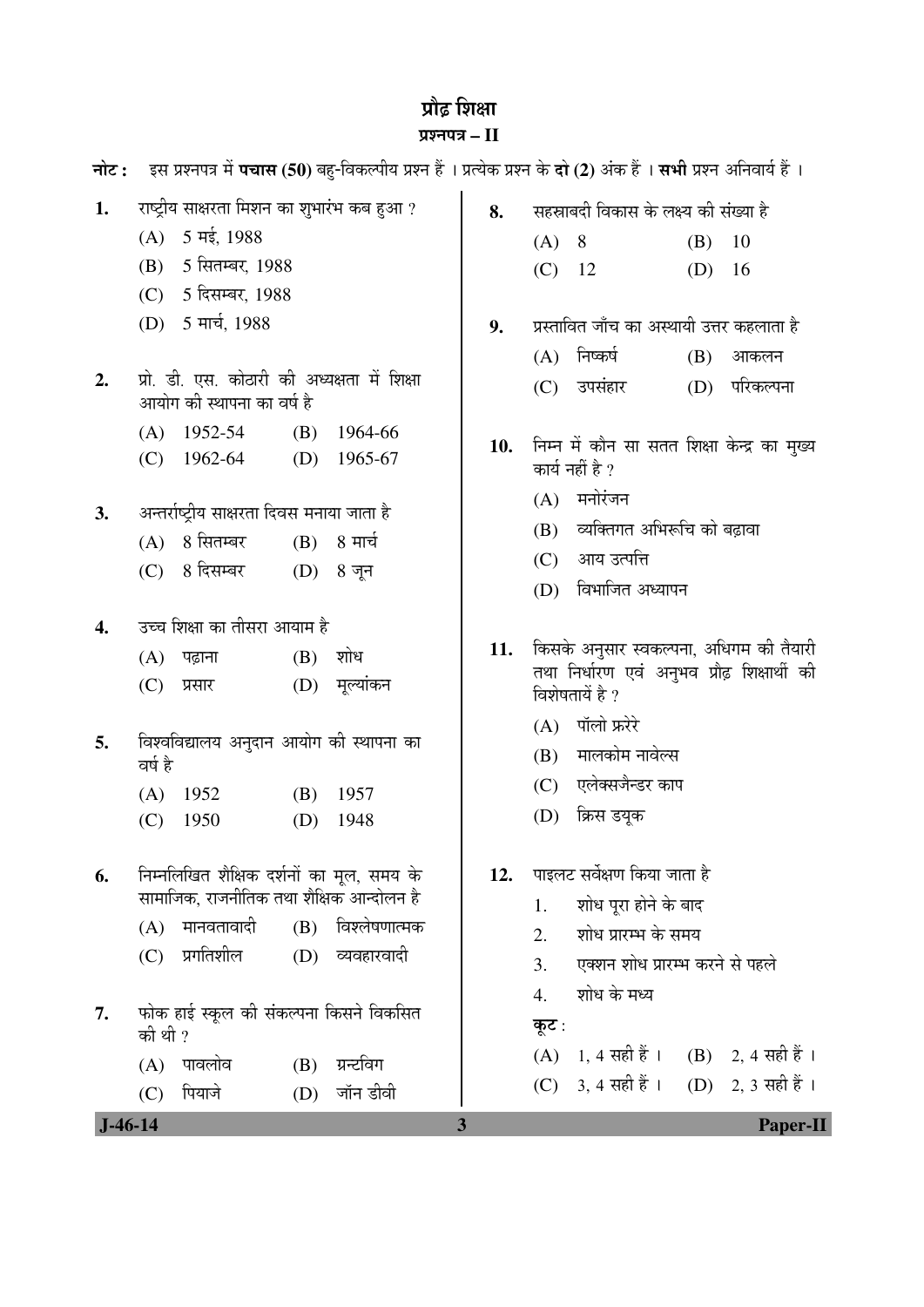- **13.** Sakshar Bharat Mission intends to
	- I. Make 70 million adults literate.
	- II. Make 60 million adult womens literate.
	- III. Make 30 million adults skilled person.
	- IV. Make 30 million adult womans literate.

- (A) I and II are correct.
- (B) II and III are correct.
- (C) III and IV are correct.
- (D) II and IV are correct.
- **14.** The issues related to extension education and services are
	- I. Mahila Samakhya
	- II. Extramural
	- III. Benevolent
	- IV. Smith-lever Act

**Codes :** 

- (A) I & II are correct.
- (B) II & III are correct.
- (C) III & IV are correct.
- (D) II & IV are correct.
- **15.** Popular audio-visuals (films) for promotion of adult literary are
	- 1. Padhna-Badhna
	- 2. Akhar Sankranti<br>3. Angootha Chhan
	- 3. Angootha Chhap
	- 4. Nai Duniya
	- 5. Agla Kadam

**Codes :** 

- $(A)$  1, 2, 3 are correct.
- (B) 2, 3, 4 are correct.
- (C) 3, 4, 5 are correct.
- (D) 1, 3, 5 are correct.
- **16.** The characteristics of Rapid Rural Appraisal are
	- 1. Rapid
	- 2. Inter disciplinary
	- 3. Holistic
	- 4. Territorial
	- 5. Discriminatory

**Codes :** 

- $(A)$  1, 2 & 3 are correct.
- (B) 2, 3 and 4 are correct.
- (C) 3, 4 and 5 are correct.
- (D) 1, 3 and 5 are correct.

**Paper-II** J-46-14

- **17.** A learning society have the following stages in its development :
	- 1. Autonomous learner<br>2. Neo literate
	- 2. Neo literate<br>3. Post literate
	- Post literate
	- 4. Non-literate
	- **Codes :**
	- $(A)$  1, 2 and 4 are correct.
	- (B) 1, 3 and 4 are correct.
	- (C) 2, 3 and 4 are correct.
	- (D) 1, 2 and 3 are correct.
- **18.** Advocates of Radical Philosophy of Education are
	- 1. Paterson 2. Evan Illich
	- 3. Paulo Friere 4. Thomson

#### **Codes :**

- (A) 1 and 2 are correct.
- (B) 2 and 3 are correct.
- (C) 3 and 4 are correct.
- (D) 2 and 4 are correct.
- **19.** Primary motives are
	- 1. Protection 2. Sleep 3. Food 4. Esteem **Codes :**
	- (A) 1 and 2 are correct.
	- (B) 1 and 3 are correct.
	-
	- (C) 2 and 3 are correct.
	- (D) 3 and 4 are correct.
- **20.** The component of communication are
	- 1. Rejection 2. Interference<br>3. Feedback 4. Channel Feed back 4. Channel
	- **Codes :**
	- (A) 1 and 2 are correct.
	- (B) 2 and 3 are correct.
	- (C) 3 and 4 are correct.
	- (D) 1 and 4 are correct.
- **21. Assertion (A) :** Learning needs of married and unmarried female learner are not same.

**Reason (R) :** Married women have specific learning needs.

- $(A)$   $(A)$  and  $(R)$  are true and  $(R)$  is the correct explanation of (A).
- (B) (A) is true, but  $(R)$  is false.
- $(C)$  (A) is false, but  $(R)$  is true.
- (D) Both (A) and (R) are true, but (R) is not correct explanation of (A).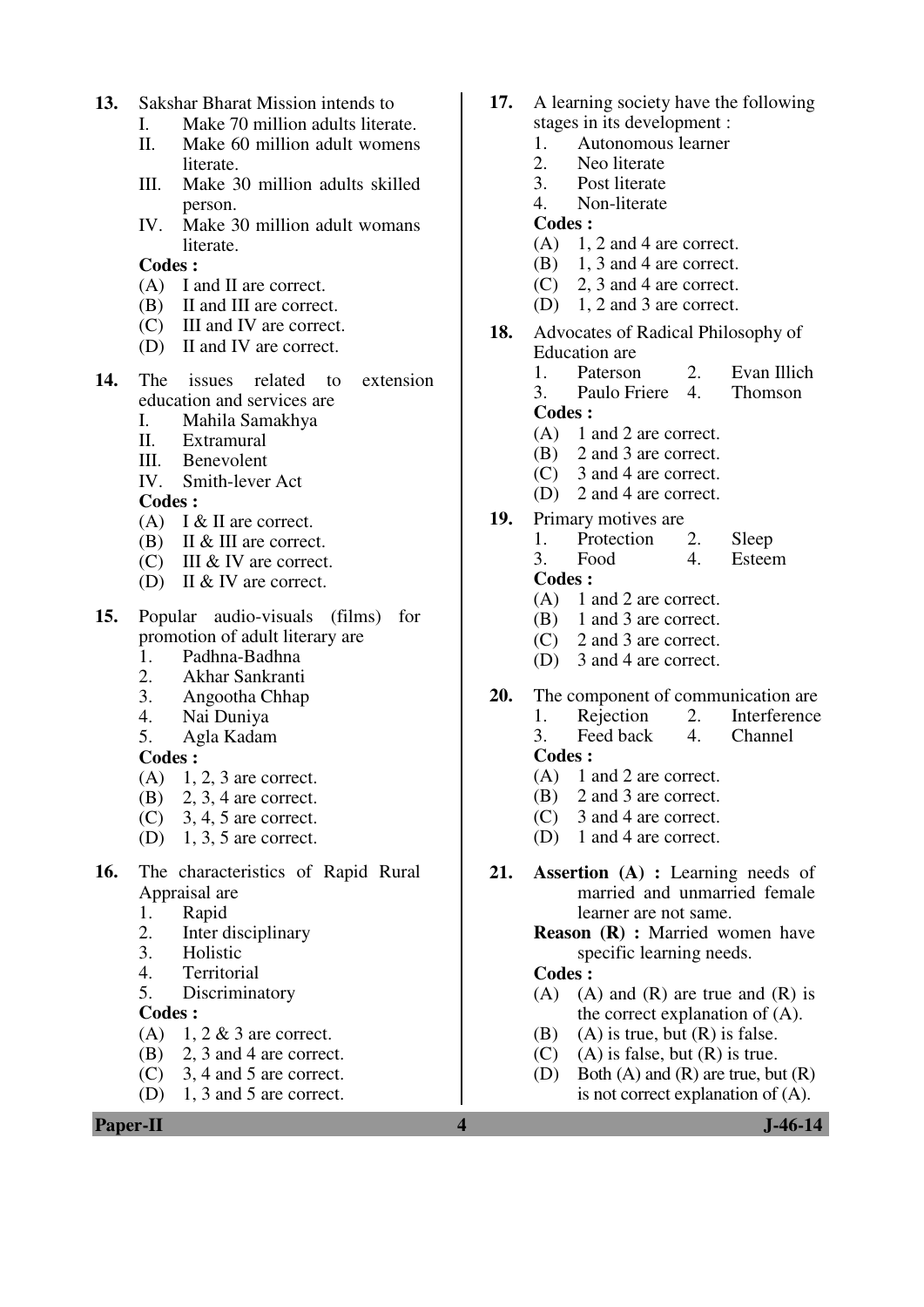| 13. | साक्षर भारत मिशन का उद्देश्य है                      | 17. |       | एक अधिगम समाज के विकास के निम्न घटक है        |    |                      |
|-----|------------------------------------------------------|-----|-------|-----------------------------------------------|----|----------------------|
|     | 7 करोड़ प्रौढ़ों को साक्षर करने का<br>I.             |     | 1.    | स्वयंम् शिक्षार्थी                            | 2. | नव साक्षर            |
|     | 6 करोड़ प्रौढ़ों को साक्षर करने का<br>Π.             |     | 3.    | उत्तर साक्षर                                  | 4. | निरक्षर              |
|     | 3 करोड़ कुशल प्रौढ़ों को तैयार करने का<br>Ш.         |     | कूट : |                                               |    |                      |
|     | 3 करोड़ महिला प्रौढ़ों को साक्षर करने का<br>IV.      |     | (A)   | $1, 2$ और 4 सही है ।                          |    |                      |
|     | कूट :                                                |     |       | (B) 1, 3 और 4 सही है।                         |    |                      |
|     | I, II दोनों सही हैं ।<br>(A)                         |     | (C)   | 2, 3 और 4 सही है ।                            |    |                      |
|     | II, III दोनों सही हैं ।<br>(B)                       |     | (D)   | $1, 2$ और 3 सही है ।                          |    |                      |
|     | III, IV दोनों सही हैं ।<br>(C)                       |     |       |                                               |    |                      |
|     | (D) II, IV दोनों सही हैं ।                           | 18. |       | रेडिकल फिलोसॉफी ऑफ एजुकेशन के प्रेरक है       |    |                      |
|     |                                                      |     | 1.    | पेटरसन                                        | 2. | इवान इलिच            |
| 14. | विस्तार शिक्षा तथा सेवाओं से सम्बन्धित मामले हैं     |     | 3.    | पॉलो फरेरे                                    | 4. | थॉमसन                |
|     | महिला सामाख्या<br>I.                                 |     | कूट : |                                               |    |                      |
|     | Π.<br>एक्स्ट्रा मुराल                                |     |       | $(A)$ 1, 2 सही हैं ।                          |    | (B) 2, 3 सही हैं ।   |
|     | बेनेवोलंट<br>Ш.                                      |     |       | $(C)$ 3, 4 सही हैं ।                          |    | (D) 2, 4 सही हैं ।   |
|     | स्मिथ-लीवर एक्ट<br>IV.                               |     |       |                                               |    |                      |
|     | कूट :                                                | 19. |       | प्राथमिक अभिप्रेरक है                         |    |                      |
|     | I, II सही हैं ।     (B)     II, III सही हैं ।<br>(A) |     | 1.    | सुरक्षा                                       | 2. | निंद्रा              |
|     | III, IV सही हैं $\mid$ (D) II, IV सही हैं ।<br>(C)   |     | 3.    | भोजन                                          | 4. | सम्मान               |
| 15. | प्रौढ़ साक्षरता को बढ़ावा देने के लिये लोकप्रिय      |     |       |                                               |    |                      |
|     | द्रश्य-श्राव्य फिल्में                               |     | कूट : |                                               |    |                      |
|     | 1.<br>पढ़ना-बढ़ना                                    |     |       | $(A)$ 1, 2 सही हैं ।                          |    | (B) 1, 3 सही हैं ।   |
|     | आखर संक्रान्ति<br>2.                                 |     |       | (C) 2, 3 सही हैं ।                            |    | (D) 3, 4 सही हैं ।   |
|     | 3.<br>अंगुठा छाप                                     |     |       |                                               |    |                      |
|     | नई दुनिया<br>4.                                      | 20. |       | सम्प्रेरण के घटक है                           |    |                      |
|     | 5.                                                   |     | 1.    | अस्वीकरण                                      | 2. | दखलअन्दाजी           |
|     | अगला कदम                                             |     | 3.    | प्रतिपुष्टि                                   | 4. | चैनल                 |
|     | कूट :                                                |     | कूट : |                                               |    |                      |
|     | $(A)$ 1, 2, 3 सही हैं।                               |     |       | $(A)$ 1, 2 सही हैं ।                          |    | (B) 2, 3 सही हैं ।   |
|     | (B) 2, 3, 4 सही हैं ।                                |     |       | (C) 3, 4 सही हैं ।                            |    | (D) $1, 4$ सही हैं । |
|     | (C) 3, 4, 5 सही हैं।                                 |     |       |                                               |    |                      |
|     | (D) 1, 3, 5 सही हैं ।                                | 21. |       | अभिकथन (A) : विवाहित तथा अविवाहित             |    |                      |
| 16. | रेपिड रूरल अप्रेसल की विशेषता हैं                    |     |       | महिला<br>शिक्षार्थियों                        |    | की<br>अधिगम          |
|     | तेज<br>1.                                            |     |       | आवश्यकताएँ समान नहीं होती हैं ।               |    |                      |
|     | अन्तर डिसिप्लिन<br>2.                                |     |       | <b>कारण (R)</b> : विवाहित महिला शिक्षार्थी की |    |                      |
|     | सम्पूर्ण<br>3.                                       |     |       | अधिगम आवश्यकताएँ विशिष्ट होती हैं ।           |    |                      |
|     | सीमान्तक<br>4.                                       |     | कूट : |                                               |    |                      |
|     | भेदभाव वाली<br>5.                                    |     | (A)   | (A) तथा (R) दोनों सही हैं और (R),             |    |                      |
|     |                                                      |     |       | (A) की सही व्याख्या है ।                      |    |                      |
|     | कूट :<br>$1, 2, 3$ सही हैं ।<br>(A)                  |     | (B)   | (A) सही है, परन्तु (R) गलत है ।               |    |                      |
|     | 2, 3, 4 सही हैं ।<br>(B)                             |     |       | $(A)$ गलत है, परन्तु $(R)$ सही है।            |    |                      |
|     |                                                      |     | (C)   |                                               |    |                      |
|     | (C) 3, 4, 5 सही हैं ।                                |     | (D)   | (A) तथा (R) दोनों सही हैं, परन्तु (R),        |    |                      |
|     | (D) 1, 3, 5 सही हैं ।                                |     |       | (A) की सही व्याख्या नहीं है ।                 |    |                      |
|     | $J - 46 - 14$                                        | 5   |       |                                               |    | <b>Paper-II</b>      |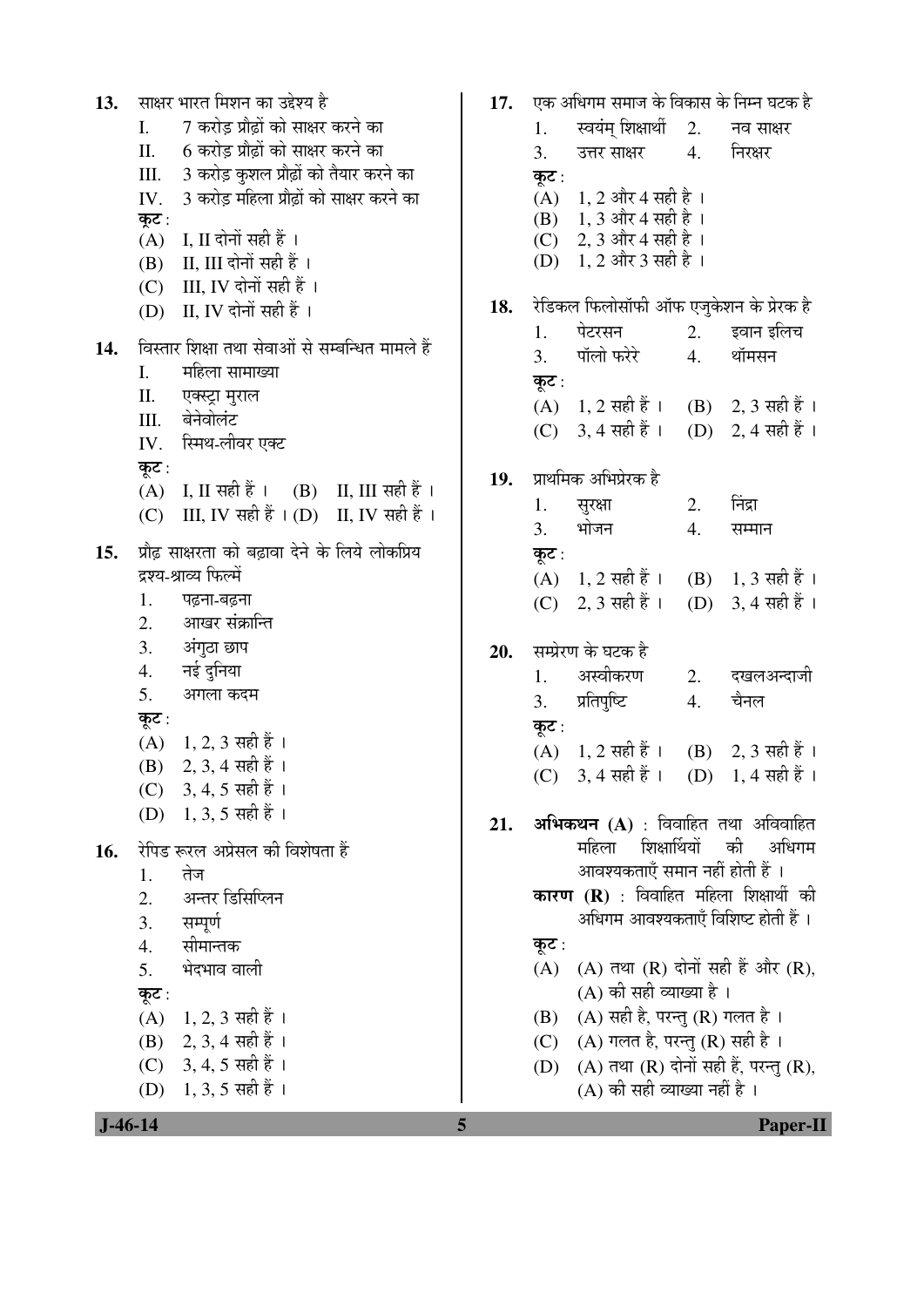- **22. Assertion (A) :** Literacy and numeracy both are inbuilt components of Adult Education Programme.
	- **Reason (R) :** An adult can manage with literacy only.
	- **Codes :**
	- (A) Both (A) and (R) are true, but (R) is correct explanation of (A).
	- (B) Both (A) and (R) are true, but (R) is not the correct explanation of (A).
	- $(C)$  (A) is false, but  $(R)$  is true.
	- (D) (A) is true, but  $(R)$  is false.
- **23. Assertion (A) :** It has been reported that there is a huge gap between demand and supply of skilled workers.
	- **Reason (R) :** National Skill Development Programme has been started to import skills in critical areas of production.

- (A) Both (A) and (R) are true and (R) is not the correct explanation of (A).
- (B) Both (A) and (R) are false.
- $(C)$  Both  $(A)$  and  $(R)$  are true and  $(R)$ is the correct explanation of (A).
- (D) (A) is true and (R) is false.
- **24. Assertion (A) :** Health problems of villagers and slum dwellers are same.
	- **Reason (R) :** Slum dwellers are unaware of health problem.

 **Codes :** 

- (A) Both (A) and (R) are true and (R) is correct explanation of  $(A)$ .
- (B) Both (A) and (R) are true, but (R) is not the correct explanation of (A).
- $(C)$  (A) is true, but  $(R)$  is false.
- (D) (A) is false, but  $(R)$  is true.
- 25. **Assertion (A):** Family life education is a part of population education.
	- **Reason (R) :** Family life education is a specific components of population education.

#### **Codes :**

- (A) Both (A) and (R) are true and (R) is correct explanation of (A).
- (B) Both (A) and (R) are true, but (R) is not the correct explanation of (A).
- $(C)$  (A) is true, but  $(R)$  is false.
- (D) (A) is false, but  $(R)$  is true.
- **26. Assertion (A) :** Rural Functional Literacy Programme was the core programme to cover rural population.
	- **Reason (R) :** Farmer Functional Literacy is a part of RFLP.

 **Codes :** 

- (A) (A) and (R) both are true, but (R) is the correct explanation of  $(A).$
- (B) (A) and (R) both are true but (R) is not the correct explanation of (A).
- (C) (A) is false, but  $(R)$  is true.
- (D) Both (A) and (R) are false.
- **27. Assertion (A) :** Functional Literacy for Adult Women provided holistic approach to women education.
	- **Reason (R) :** FLAW was meant only for married woman.

- $(A)$   $(A)$  and  $(R)$  both are true and  $(R)$ is correct explanation of (A).
- (B) (A) and  $(R)$  both are true, but  $(R)$ is not correct explanation of (A).
- $(C)$  (A) is true, but  $(R)$  is false.
- (D) (A) is false, but (R) is true.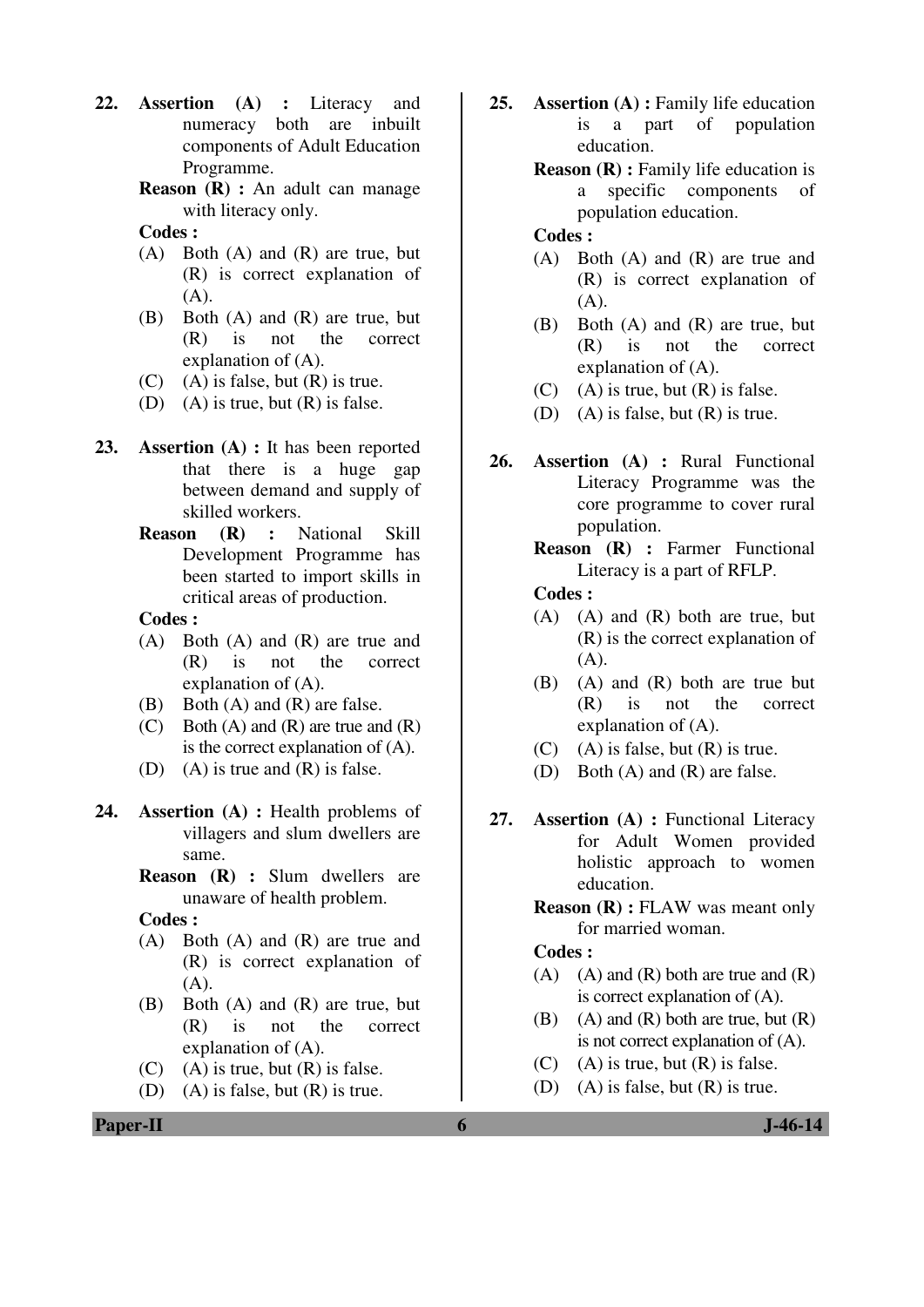- 22. **अभिकथन (A)** : साक्षरता तथा अंक ज्ञान दोनों प्रौढ शिक्षा कार्यक्रम के सम्मिलित अंग है ।
	- **कारण (R)** : वयस्क का केवल साक्षरता से काम चल सकता है ।
	- कूट:
	- $(A)$   $(A)$  तथा  $(R)$  दोनों सही हैं, परन्तु  $(R)$ ,  $(A)$  की उचित व्याख्या है ।
	- $(B)$   $(A)$  तथा  $(R)$  दोनों सही हैं, परन्त  $(R)$ , (A) की उचित व्याख्या नहीं है ।
	- (C)  $(A)$  गलत है, परन्तु (R) सही है।
	- (D)  $(A)$  सही है, परन्तु (R) गलत है।
- **23. अभिकथन (A)** : यह प्रतिवेदन किया गया है कि कुशल कारीगरों की माँग तथा पुर्ति में बहत बड़ा अन्तर है।
	- **कारण (R)** : उत्पादन के संजीदा क्षेत्रों में कौशल प्रदान करने के लिए नेशनल डेवलपमेन्ट स्किल कार्यक्रम प्रारम्भ किया गया है $\perp$
	- कूट:
	- $(A)$   $(A)$  तथा  $(R)$  दोनों सही हैं, परन्तु  $(R)$ ,  $(A)$  की सही व्याख्या नहीं है ।
	- $(B)$   $(A)$  तथा  $(R)$  दोनों गलत हैं ।
	- $(C)$   $(A)$  तथा  $(R)$  दोनों सही हैं, तथा  $(R)$ ,  $(A)$  की सही व्याख्या है।
	- $(D)$   $(A)$  सही है, परन्त $(R)$  गलत है।
- **24. अभिकथन (A)** : ग्रामीण तथा मलिन बस्तियों में रहने वालों की स्वास्थ्य समस्याएँ समान $\hat{g}$  ।
	- **कारण (R)** : मलिन बस्तियों में रहने वाले स्वास्थ्य समस्याओं से अनभिज्ञ है ।
	- कूट:
	- $(A)$   $(A)$  तथा  $(R)$  दोनों सही हैं तथा  $(R)$ ,  $(A)$  की सही व्याख्या है।
	- $(B)$   $(A)$  तथा  $(R)$  दोनों सही हैं, परन्तु  $(R)$ , (A) की उचित व्याख्या नहीं है ।
	- (C)  $(A)$  सही है, परन्तु (R) गलत है।
	- (D)  $(A)$  गलत है, परन्तु (R) सही है ।
- **25. अभिकथन (A)** : पारिवारिक जीवन शिक्षा जन संख्या शिक्षा की एक माँग है ।
	- **कारण (R)** : पारिवारिक जीवन शिक्षा, जनसंख्या शिक्षा का एक विशिष्ट अंग है ।
	- कूट :
	- $(A)$   $(A)$  तथा  $(R)$  दोनों सही हैं तथा  $(R)$ ,  $(A)$  की सही व्याख्या है।
	- $(B)$   $(A)$  तथा  $(R)$  दोनों सही हैं, परन्तु  $(R)$ , (A) की सही व्याख्या नहीं है ।
	- (C)  $(A)$  सही है, परन्तु (R) गलत है।
	- (D)  $(A)$  गलत है, परन्तु (R) सही है।
- **26. अभिकथन (A)** : ग्रामीण कार्यात्मक साक्षरता कार्यक्रम ग्रामीण जन के लिये मुख्य कार्यक्रम था ।
	- **कारण (R)** : कृषक कार्यात्मक शिक्षा इसका भाग है $\perp$
	- कूट :
	- $(A)$   $(A)$   $\overline{d}$  $\overline{q}$  $\overline{r}$  $\overline{r}$  $\overline{r}$  $\overline{r}$  $\overline{r}$  $\overline{r}$  $\overline{r}$  $\overline{r}$  $\overline{r}$  $\overline{r}$  $\overline{r}$  $\overline{r}$  $\overline{r}$  $\overline{r}$  $\overline{r}$  $\overline{r}$  $\overline{r}$  $\overline{r}$  $\overline{r}$  $\overline{r}$  $\overline{r}$  $\overline{r}$  $\overline{r}$  $\overline{r}$  $\over$  $(A)$  की सही व्याख्या है।
	- $(B)$   $(A)$  तथा  $(R)$  दोनों सही हैं, परन्तु  $(R)$ ,  $(A)$  की सही व्याख्या नहीं है)।
	- (C) (A) गलत है, परन्तु (R) सही है।
	- $(D)$   $(A)$  तथा  $(R)$  दोनों गलत हैं।
- **27. अभिकथन (A)** : वयस्क महिला कार्यात्मक साक्षरता महिला शिक्षा की एक सम्पूर्ण दिक्षा थी ।
	- **कारण (R)** : वयस्क महिला कार्यात्मक साक्षरता केवल विवाहित महिलाओं के  $\hat{a}$ या।
	- कूट $:$
	- $(A)$   $(A)$  तथा  $(R)$  दोनों सही हैं तथा  $(R)$ ,  $(A)$  की सही व्याख्या है।
	- $(B)$   $(A)$  तथा  $(R)$  दोनों सही हैं, परन्तु  $(R)$ ,  $(A)$  की सही व्याख्या नहीं है ।
	- (C)  $(A)$  सही है, परन्तु (R) गलत है।
	- (D)  $(A)$  गलत है, परन्तु (R) सही है ।

 **J-46-14 7 Paper-II**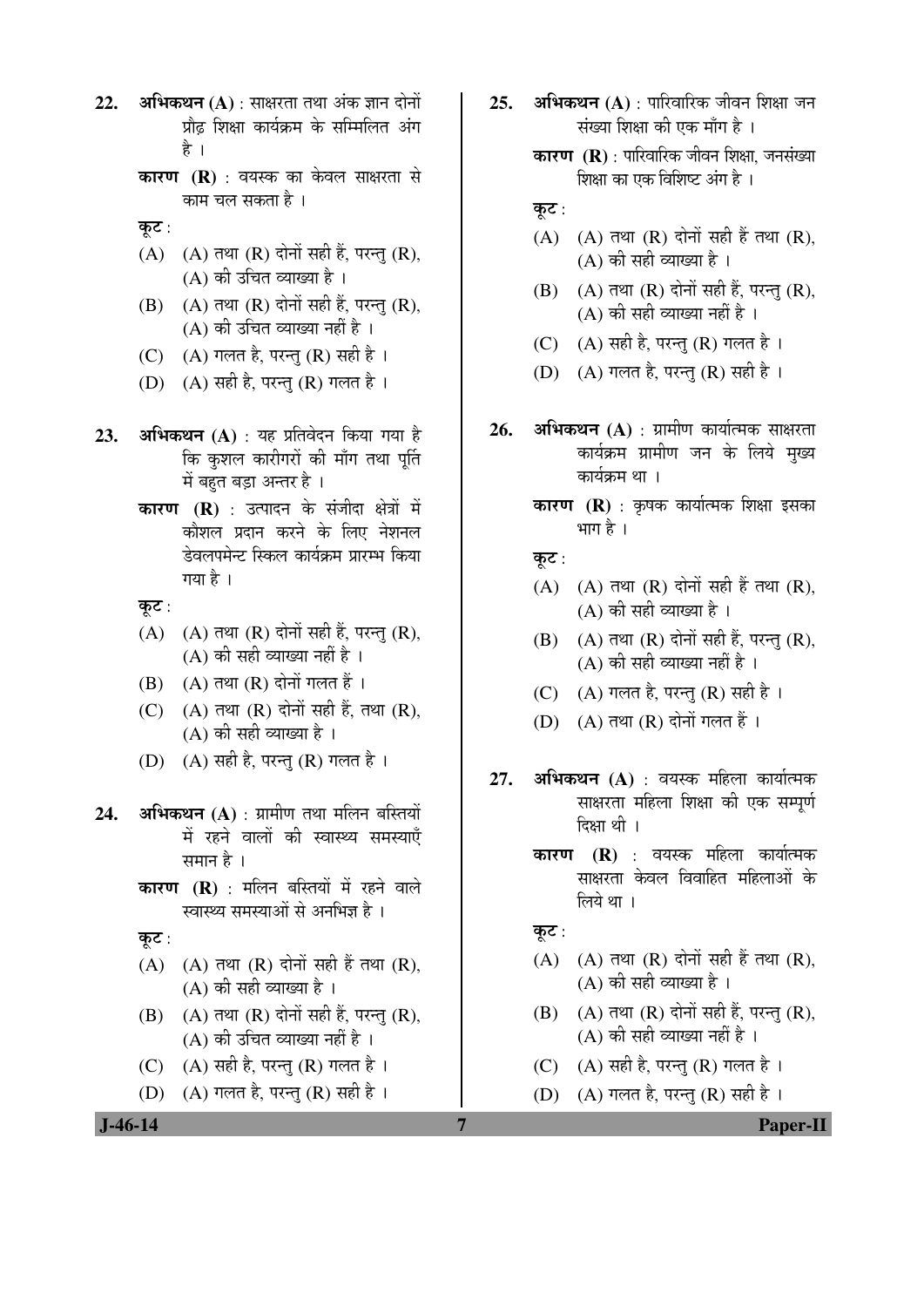- **28. Assertion (A) :** Quality of life includes several development indication.
	- **Reason (R) :** Population education is help to achieve better quality of life.

- (A) (A) and (R) both are true and (R) is explanation of (A).
- (B) (A) and (R) are true, but  $(R)$  is not an explanation of (A).
- $(C)$  (A) is false, but  $(R)$  is true.
- (D) (A) and (R) both are false.
- **29. Assertion (A) :** Adult Education leads to political awakening.
	- **Reason (R) :** Educated Adults can make a better political choice.

 **Codes :** 

- (A) (A) and (R) both are true and (R) is an correct explanation of (A).
- (B) (A) and (R) both are true, but (R) is not an correct explanation of (A).
- $(C)$  (A) is false, but  $(R)$  is true.
- (D) (A) and (R) both are false.
- **30. Assertion (A) :** Literacy learning has been reported to be slow among adult learners.
	- **Reason (R) :** Basic literacy learning suffers because of its excessive emphasis on 3Rs.

 **Codes :**

- (A) Both (A) and (R) are correct, but (R) is not the correct explanation of (A).
- (B) Both (A) and (R) are correct and (R) is the correct explanation of (A).
- $(C)$  (A) is true and  $(R)$  is false.
- (D) (A) is false and (R) is true.
- **31.** Arrange the following in order of their placement from basic to higher as per Maslow's postulate :
	- (a) Esteem
	- (b) Food
	- (c) Self Actualisation
	- (d) Shelter & Safety
	- (e) Love and Belonging

## **Codes :**

|  | (A) (a) (b) (c) (d) (e) |  |
|--|-------------------------|--|
|  | (B) (b) (c) (d) (a) (e) |  |
|  | (C) (c) (d) (b) (e) (a) |  |

- (D) (b) (e) (d) (a) (c)
- **32.** Arrange the stages of curriculum in order of their usage :
	- (a) Events
	- (b) Evaluation
	- (c) Content
	- (d) Context
	- (e) Frame work

## **Codes :**

|  | (A) (a) (b) (c) (d) (e) |  |  |
|--|-------------------------|--|--|
|  | (B) (a) (e) (c) (b) (a) |  |  |
|  | (C) (e) (d) (c) (a) (b) |  |  |
|  | (D) (c) (d) (b) (a) (e) |  |  |

- **33.** Arrange the stages of planning as per their place from beginning to completion using the correct code :
	- (a) Furnishing standards of control
	- (b) Identifying people to work
	- (c) Setting the work map
	- (d) Knowing the structure
	- (e) Kind of leadership needed **Codes :**

|  | (A) (b) (c) (e) (d) (a) |  |
|--|-------------------------|--|
|  | (B) (c) (d) (e) (b) (a) |  |
|  | (C) (c) (d) (b) (e) (a) |  |

(D) (d) (b) (c) (e) (a)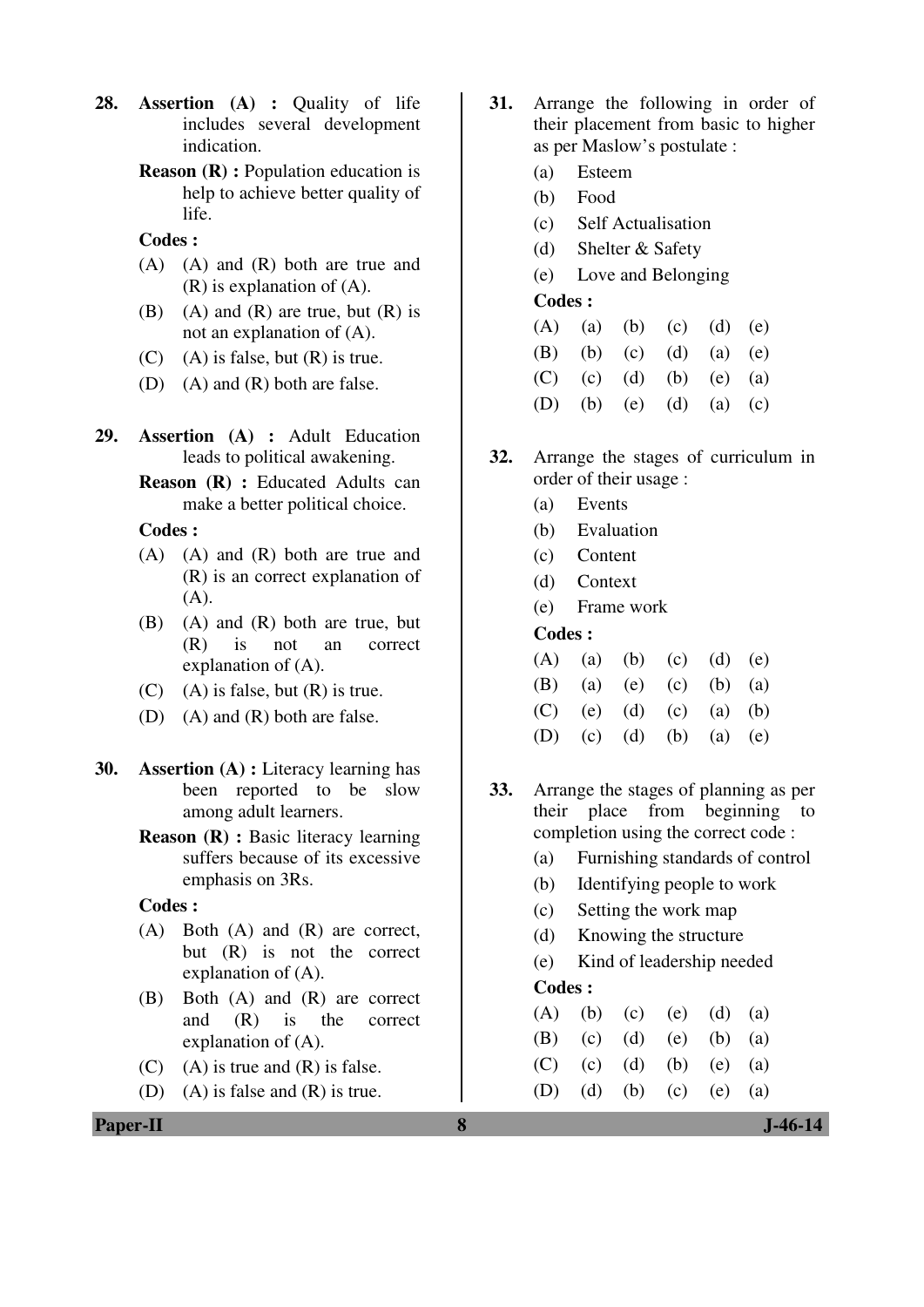28. अभिकथन (A) : जीवन की गणवत्ता में कई विकास के सूचक शामिल है ।

- **कारण (R)** : जनसंख्या शिक्षा, बेहतर जीवन गणवत्ता प्राप्त करने में सहायता करती हे ।
- कूट $:$
- $(A)$   $(A)$  तथा  $(R)$  दोनों सही हैं तथा  $(R)$ ,  $(A)$  की व्याख्या है।
- $(B)$   $(A)$  तथा  $(R)$  दोनों सही हैं, परन्तु  $(R)$ ,  $(A)$  की व्याख्या नहीं है।
- (C)  $(A)$  गलत है, परन्तु (R) सही है।
- (D)  $(A)$  तथा  $(R)$  दोनों गलत हैं।
- **29. अभिकथन (A)** : प्रौढ़ शिक्षा से राजनीतिक जागरुकता आती है ।
	- **कारण (R)** : शिक्षित प्रौढ़, एक बेहतर राजनीतिक चुनाव कर सकता है ।

कूट:

- $(A)$   $(A)$  तथा  $(R)$  दोनों सही हैं तथा  $(R)$ ,  $(A)$  की सही व्याख्या है ।
- $(B)$   $(A)$  तथा  $(R)$  दोनों सही हैं, परन्तु  $(R)$ ,  $(A)$  की सही व्याख्या नहीं है ।
- (C)  $(A)$  गलत है, परन्तु (R) सही है।
- $(D)$   $(A)$  तथा  $(R)$  दोनों गलत हैं ।

30. **अभिकथन** (A) : प्रौढ़ शिक्षार्थियों में साक्षरता अधिगम की दर धीमी पाई गयी है ।

- **कारण (R)** : 3R पर अत्यधिक जोर के कारण बुनियादी साक्षरता अधिगम कप्रभावित होती है ।
- कूट:
- $(A)$   $(A)$  तथा  $(R)$  दोनों सही हैं, परन्तु  $(R)$ ,  $(A)$  की सही व्याख्या नहीं है ।
- $(B)$   $(A)$  तथा  $(R)$  दोनों सही हैं तथा  $(R)$ , (A) की सही व्याख्या है ।
- (C)  $(A)$  सही है, परन्तु (R) गलत है।
- (D)  $(A)$  गलत है, परन्तु (R) सही है।
- 31. मास्लो की अवधारणा के अनुसार निम्नलिखित का निम्न से उच्च तक को क्रम दीजिए और कट से सही उत्तर का चयन कीजिए :
	- $(a)$  सम्मान
	- $(b)$  खाद्य
	- (c) आत्म वास्तविकीकरण
	- (d) शेल्टर और सुरक्षा
	- (e) ग्रेम और किसी से सम्बन्धित होना
	- कट:
- (A) (a) (b) (c) (d) (e)
- (B) (b) (c) (d) (a) (e)
- (C) (c) (d) (b) (e) (a)
- (D) (b) (e) (d) (a) (c)
- **32.** पाठयचर्चा के चरणों को उनके प्रयोग के क्रम में लगाए $\cdot$ 
	- $(a)$  घटना
	- (b) मुल्यांकन
	- (c) विषयवस्त्
	- (d) संदर्भ
	- (e) ढाँचा
	- कूट :

| (A) (a) (b) (c) (d) (e) |  |  |
|-------------------------|--|--|
| (B) (a) (e) (c) (b) (a) |  |  |
| (C) (e) (d) (c) (a) (b) |  |  |
| (D) (c) (d) (b) (a) (e) |  |  |

- 33. योजना के पड़ावों को प्रारम्भ से अन्त तक उस क्रम में व्यवस्थित कीजिए जिस क्रम में वह थोजना के अन्तर्गत आते हैं । कूट से सही उत्तर का चयन कीजिए :
	- (a) नियन्त्रण मानकों को देना
	- (b) काम करने वाले व्यक्तियों की पहचान
	- (c) कार्य का मानचित्र बनाना
	- (d) अपेक्षित नेतृत्व का प्रकार
	- (e) । आवश्यक नेतृत्व का प्रकार

## कूट :

|  | (A) (b) (c) (e) (d) (a) |  |  |
|--|-------------------------|--|--|
|  | (B) (c) (d) (e) (b) (a) |  |  |
|  | (C) (c) (d) (b) (e) (a) |  |  |
|  | (D) (d) (b) (c) (e) (a) |  |  |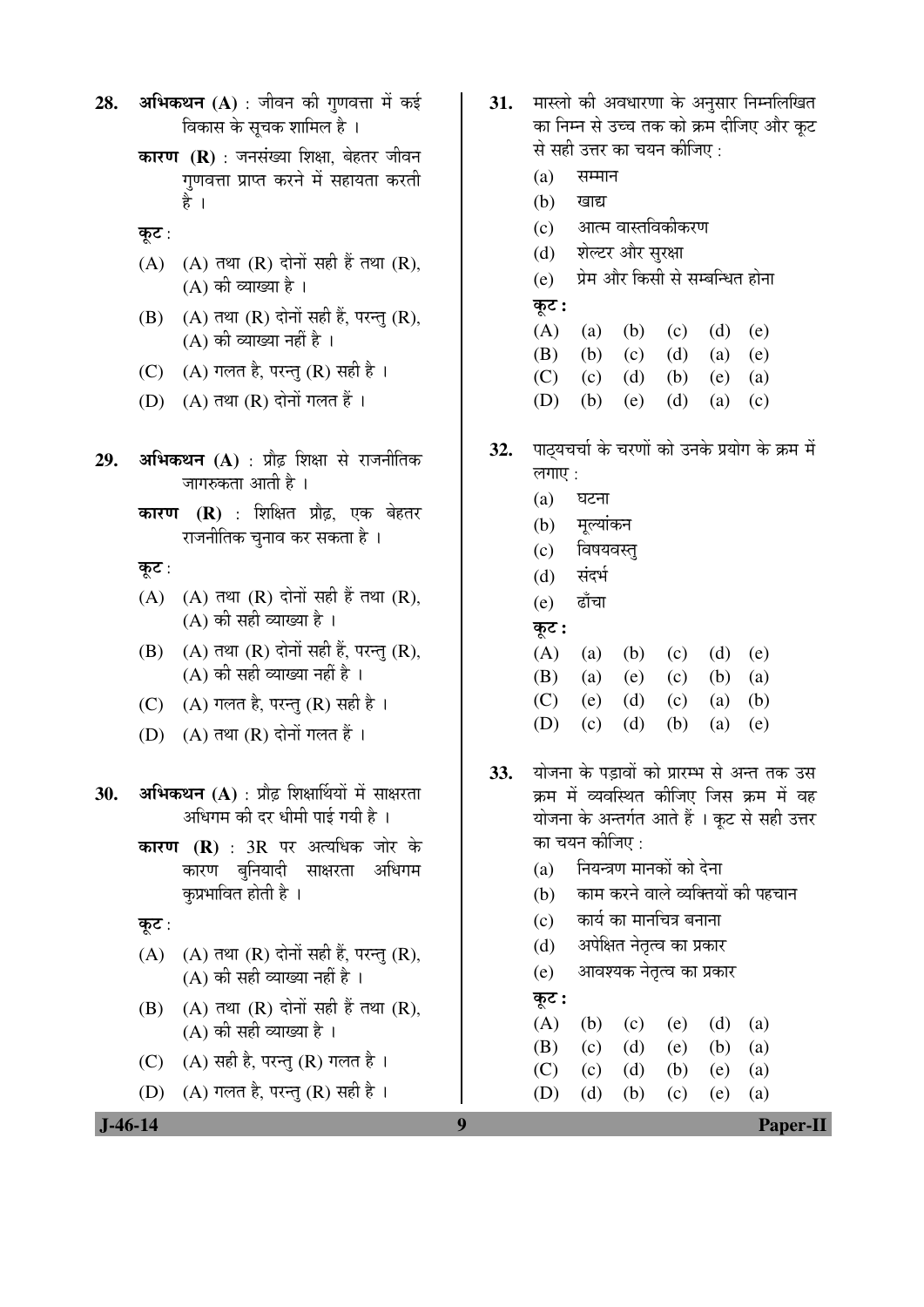- **34.** Arrange the stages of Post Literacy Programme in order of their functioning using the correct code :
	- (a) Remediation
	- (b) Consolidation
	- (c) Guided learning
	- (d) Social development awareness **Codes :**

|                     |  | (A) (c) (a) (b) (d) |  |
|---------------------|--|---------------------|--|
| (B) (a) (c) (d) (b) |  |                     |  |

- (C) (a) (b) (c) (d)
- (D) (b) (a) (c) (d)
- **35.** Arrange the stages of research in order of their being undertaken and choose the answer using code :
	- (a) Data Collection
	- (b) Problem Identification
	- (c) Sampling
	- (d) Tabulation and Analysis
	- (e) Review of earlier work

|  |  | (A) (b) (d) (e) (c) (a) |  |
|--|--|-------------------------|--|
|  |  | (B) (b) (e) (c) (a) (d) |  |
|  |  | (C) (b) (c) (d) (e) (a) |  |
|  |  | (D) (b) (c) (a) (d) (e) |  |

- **36.** Arrange the following programmes as they were introduced in Adult Education in ascending order. Use the codes given below :
	- (i) National Adult Education Programme
	- (ii) Mass Programme for Functional Literacy
	- (iii) Post Literacy
	- (iv) Total Literacy Campain

#### **Codes :**

|  | $(A)$ (i) (ii) (iii) (iv) |  |  |
|--|---------------------------|--|--|
|  | (B) (i) (iii) (ii) (iv)   |  |  |
|  | $(C)$ (i) (iii) (iv) (ii) |  |  |
|  | (D) (i) (iv) (iii) (ii)   |  |  |

**Paper-II** J-46-14

- **37.** Arrange the stages of communication in order of their placement
	- (a) Decoding
	- (b) Environment
	- (c) Feedback
	- (d) Source
	- **Codes :**
	- $(A)$   $(d)$   $(b)$   $(a)$   $(c)$
	- (B) (d) (b) (c) (a)
	- (C) (b) (d) (a) (c)
	- (D) (b) (a) (d) (c)
- **38.** Arrange the institution of Open University Chronologically :
	- (a) Indira Gandhi National Open University
	- (b) Rajasthan Kota Open University
	- (c) Andhra Pradesh Open University
	- (d) Y.B. Chauhan Open University
	- (e) R. Tandon Uttar Pradesh Open University

## **Codes :**

|  | (A) (b) (a) (c) (d) (e) |  |  |
|--|-------------------------|--|--|
|  | (B) (c) (a) (b) (d) (e) |  |  |
|  | (C) (a) (b) (c) (d) (e) |  |  |
|  | (D) (c) (b) (a) (d) (e) |  |  |

**39.** Arrange the stages of Bloom's 'Affective' learning in its hierarchy :

- (a) Receiving
- (b) Responding
- (c) Valuing
- (d) Conceptualising
- (e) Organising

|  | $(A)$ (a) (b) (c) (d) (e) |  |  |
|--|---------------------------|--|--|
|  | (B) (c) (b) (a) (d) (e)   |  |  |
|  | (C) (d) (b) (c) (a) (e)   |  |  |
|  | (D) (b) (d) (c) (a) (e)   |  |  |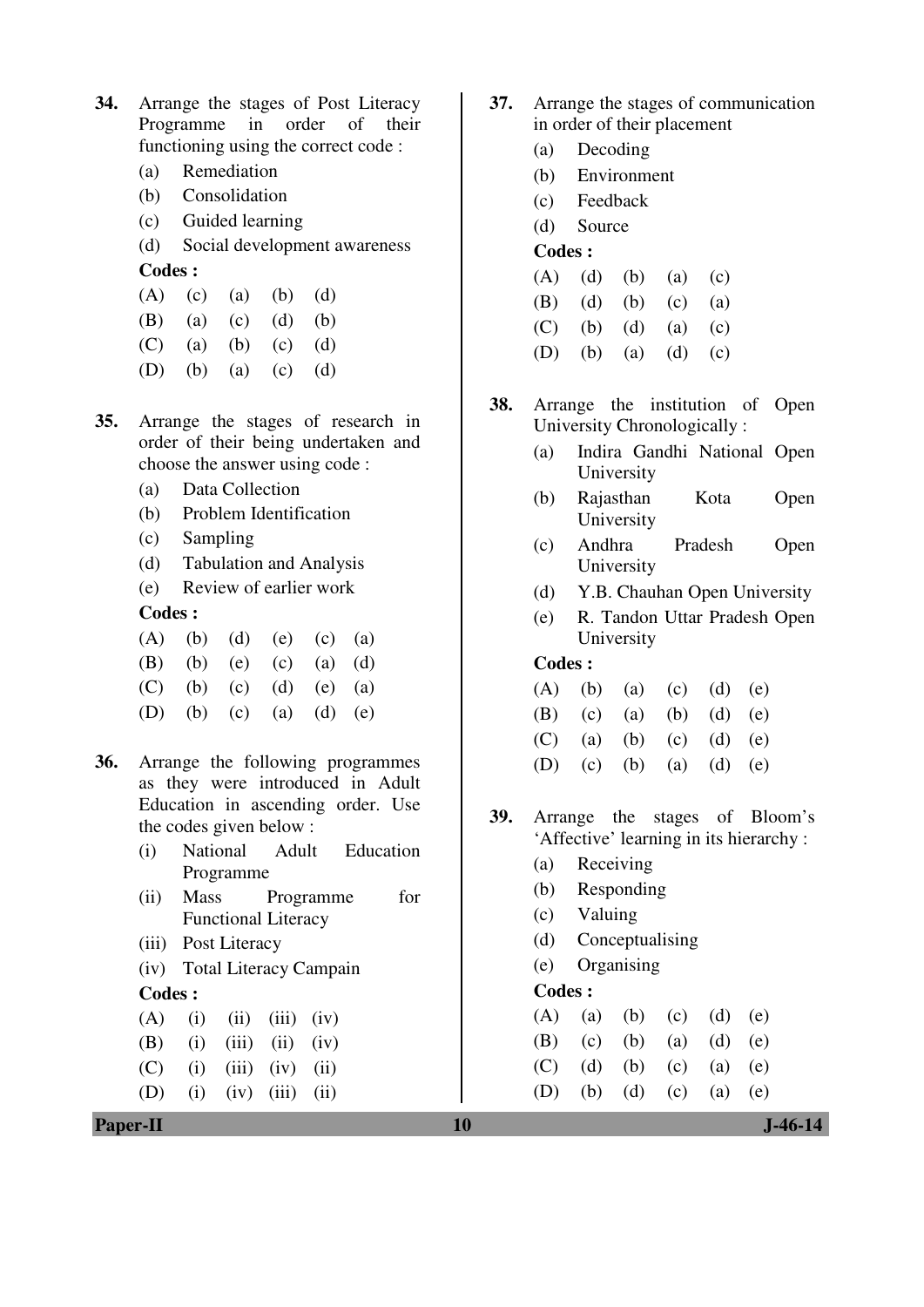| 34. उत्तर साक्षरता कार्यक्रम के पड़ावों को उनके |
|-------------------------------------------------|
| प्रकार्य के अनुसार व्यवस्थित करें और कूट से     |
| सही उत्तर का चयन कीजिए :                        |

- (a) उपचारीकरण
- (b) समाहरण
- $(c)$  निर्दिष्ट शिक्षा
- (d) सामाजिक विकास चेतनता
- कूट :
- $(A)$  (c) (a) (b) (d)
- (B) (a) (c) (d) (b)
- (C) (a) (b) (c) (d)
	- (D) (b) (a) (c) (d)
- 35. अनुसंधान के निम्न पड़ावों को अनुसंधान पद्धति के नियमित क्रमानुसार व्यवस्थित कीजिए और कूट से सही उत्तर का चयन कीजिए :
	- (a) औंकड़ा संग्रह
	- (b) समस्या की पहचान
	- (c) निदर्शन
	- (d) सारिणीकरण और विश्लेषण
	- (e) पूर्व कार्य की समीक्षा
	- कूट :
- (A) (b) (d) (e) (c) (a) (B) (b) (e) (c) (a) (d) (C) (b) (c) (d) (e) (a) (D) (b) (c) (a) (d) (e)
- 36. FEHR TEE MEER ON DE EN DE STATE ON DET उनके आरंभ किया जाने के क्रम में व्यवस्थित कीजिये । नीचे दिये गये कूटों का प्रयोग कीजिए :
	- (i) राष्ट्रीय प्रौढ़ शिक्षा कार्यक्रम
	- (ii) सामुहिक कार्यात्मक साक्षरता कार्यक्रम
	- (iii) उत्तर साक्षरता
	- (iv) सम्पूर्ण साक्षरता अभियान

 $(A)$  (i) (ii) (iii) (iv) (B) (i) (iii) (ii) (iv)  $(C)$  (i) (iii) (iv) (ii)  $(D)$  (i) (iv) (iii) (ii)

कूट:

- 37. संचार के चरणों को उनके सही क्रम में व्यवस्थित कीजिये  $\cdot$ 
	- (a) विसंकेतीकरण
	- (b) परिवेश
	- (c) पृष्ठ पोषण
	- $(d)$  स्रोत
	- $\overline{\phi}$ :
- (A) (d) (b) (a) (c) (B) (d) (b) (c) (a) (C) (b) (d) (a) (c)
	- (D) (b) (a) (d) (c)
- 38. निम्नलिखित मुक्त विश्वविद्यालय के संस्थानों को कालानुक्रम में व्यवस्थित कीजिये :
	- (a) इन्दिरा गाँधी राष्ट्रीय मुक्त विश्वविद्यालय
	- (b) राजस्थान कोटा मुक्त विश्वविद्यालय
	- (c) आन्ध्र प्रदेश मुक्त विश्वविद्यालय
	- $(d)$  वाई. बी. चौहान मुक्त विश्वविद्यालय
	- (e) राजर्षि टण्डन उत्तर प्रदेश मुक्त <u>विश्वविद्यालय</u>
	- कूट :

|  | $(A)$ $(b)$ $(a)$ $(c)$ $(d)$ $(e)$ |  |  |
|--|-------------------------------------|--|--|
|  | (B) (c) (a) (b) (d) (e)             |  |  |
|  | (C) (a) (b) (c) (d) (e)             |  |  |
|  | (D) (c) (b) (a) (d) (e)             |  |  |

- 39. ब्लमस के प्रभावी अधिगम को परानुक्रम के चरणों में व्यवस्थित कीजिए :
	- $(a)$  ग्रहण करना
	- (b) प्रत्युत्तर
	- $(c)$  लाभांकन
	- (d) परिकल्पना करना
	- (e) संगठित करना

#### $\overline{\phi}$ :

|  | (A) (a) (b) (c) (d) (e) |  |  |
|--|-------------------------|--|--|
|  | (B) (c) (b) (a) (d) (e) |  |  |
|  | (C) (d) (b) (c) (a) (e) |  |  |
|  | (D) (b) (d) (c) (a) (e) |  |  |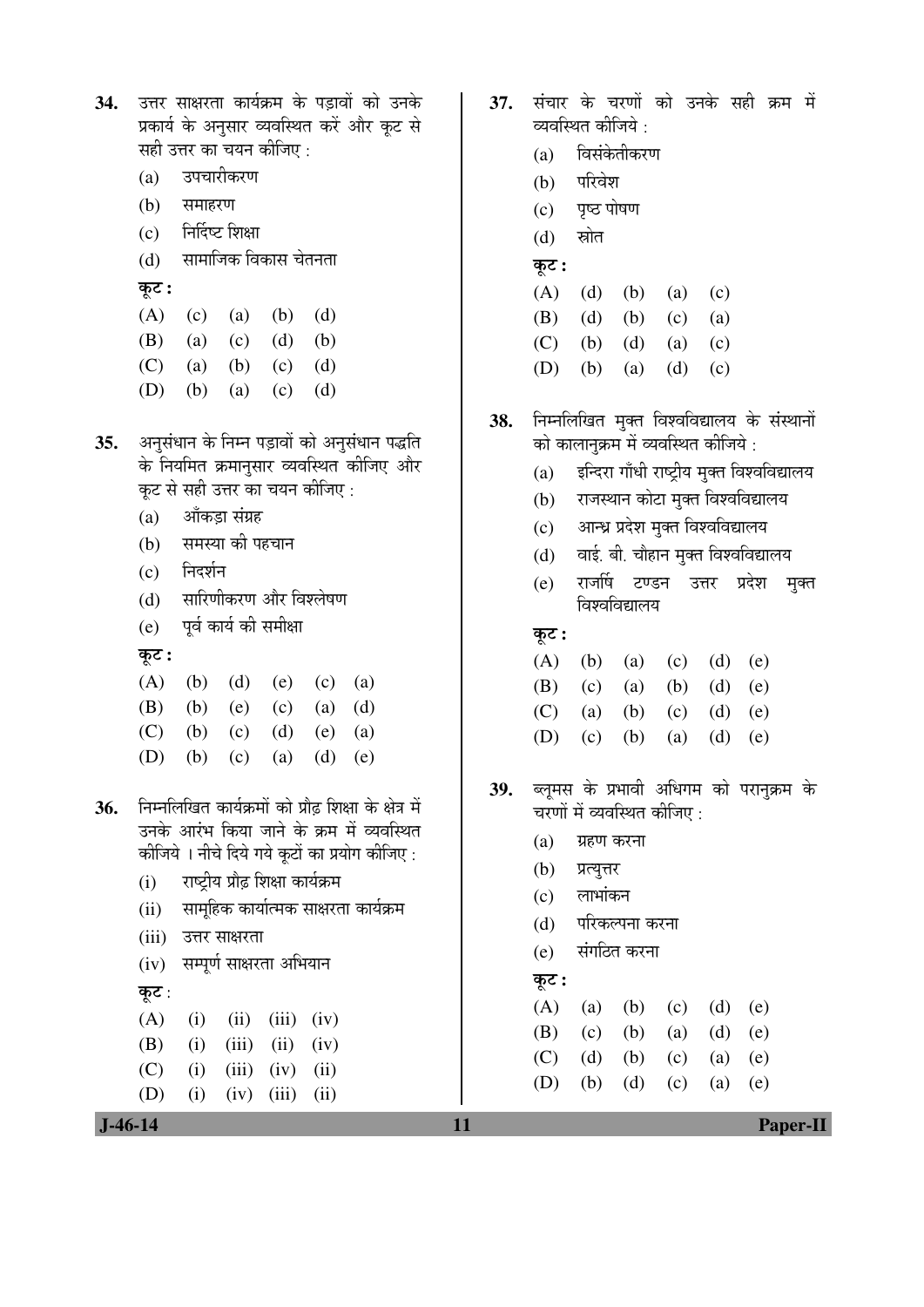| <b>40.</b> Arrange the venues of World |  |  |  |
|----------------------------------------|--|--|--|
| Conference on Adult Education          |  |  |  |
| chronologically:                       |  |  |  |

- (a) Germany
- (b) Brazil
- (c) Canada
- (d) Denmark

| $(A)$ $(d)$ $(b)$ $(a)$ $(c)$ |  |  |
|-------------------------------|--|--|
| (B) (d) (c) (b) (a)           |  |  |
| (C) (b) (d) (a) (c)           |  |  |
| (D) (d) (c) (a) (b)           |  |  |

**41.** Match the following terms given in List – I with the terms given in List –  $II$ :

|     | $List-I$                   |               | $List - II$         |                     |           |
|-----|----------------------------|---------------|---------------------|---------------------|-----------|
| a.  | Right to Education i. 2009 |               |                     |                     |           |
|     | b. NLM                     |               |                     |                     | ii. 1978  |
|     | c. Sakshar Bharat          |               |                     |                     | iii. 1988 |
|     | d. NAEP                    |               |                     |                     | iv. 2010  |
|     | <b>Codes:</b>              |               |                     |                     |           |
|     | a                          | b             | C                   | d                   |           |
| (A) | iv                         | iii           | $\mathbf{i}$        | $\ddot{\mathbf{i}}$ |           |
| (B) | iii                        | $\mathbf{i}$  | $\ddot{\mathbf{i}}$ | iv                  |           |
| (C) | $\mathbf{i}$               | iii           | ii                  | iv                  |           |
|     | iv                         | $\mathbf{ii}$ | i                   |                     |           |
|     |                            |               |                     |                     |           |

**42.** Match the following terms given in List – I with the terms given in List –  $II$ :

|        | $List-I$       |                     |               | $List - II$                  |  |  |
|--------|----------------|---------------------|---------------|------------------------------|--|--|
|        | a. Print       |                     | İ.            | Radio                        |  |  |
|        | b. Audio       |                     |               | ii. T.V.                     |  |  |
|        | c. Projected   |                     |               | iii. Slide                   |  |  |
|        |                |                     |               | d. Audio/Video iv. Newspaper |  |  |
| Codes: |                |                     |               |                              |  |  |
|        | a              | b.                  | $\mathbf{c}$  | d                            |  |  |
| (A)    | $\mathbf{i}$   | $\ddot{\mathbf{i}}$ | iii           | iv                           |  |  |
| (B)    | iv             | $\mathbf{i}$        | iii           | $\ddot{\rm n}$               |  |  |
| (C)    | iii            | iv                  | $\mathbf{ii}$ | $\mathbf{i}$                 |  |  |
|        | $\ddot{\rm n}$ | iii                 | $\mathbf{i}$  | iv                           |  |  |

| 43. Match the following names given in |  |
|----------------------------------------|--|
| List $-$ I with their associations in  |  |
| $List - II$ :                          |  |

|    |     | $List-I$      |                          |     |                   |              | $List-II$      |  |
|----|-----|---------------|--------------------------|-----|-------------------|--------------|----------------|--|
| a. |     | Rabindra Nath |                          |     | $\mathbf{i}$ .    |              | <b>Tolstoy</b> |  |
|    |     | Tagore        |                          |     |                   |              | Farm           |  |
|    | b.  | Raja Ram      |                          |     | $\overline{11}$ . |              | Arya Samaj     |  |
|    |     | Mohan Roy     |                          |     |                   |              |                |  |
|    |     | c. Daya nand  |                          |     |                   |              | iii. Brahma    |  |
|    |     | Saraswati     |                          |     |                   |              | Samaj          |  |
|    |     | d. Mahatma    |                          |     |                   |              | iv. Shanti     |  |
|    |     | Gandhi        |                          |     |                   |              | Niketan        |  |
|    |     | <b>Codes:</b> |                          |     |                   |              |                |  |
|    |     | a             | b                        | c   |                   | d            |                |  |
|    | (A) | iv            | ii                       | iii |                   | $\mathbf{i}$ |                |  |
|    | (B) | iii           | $\overline{\mathbf{ii}}$ | i   |                   | iv           |                |  |
|    |     | $(C)$ iv      | iii                      | ii  |                   | i            |                |  |
|    |     | $\mathbf{i}$  | ii                       |     |                   | iv           |                |  |
|    |     |               |                          |     |                   |              |                |  |

**44.** Match the following days in List – I with the dates given in  $List - II$ :

| $List-I$            | $List-II$      |              |  |
|---------------------|----------------|--------------|--|
| a. Labour Day       | $\mathbf{1}$ . | 11 July      |  |
| b. Population Day   |                | ii. $1$ May  |  |
| c. Teacher's Day    |                | iii. 8 Sept. |  |
| d. International    |                | iv. 5 Sept.  |  |
| <b>Literacy Day</b> |                |              |  |
|                     |                |              |  |

**Codes :** 

|     | a                       | b            | $\mathbf{c}$     | d            |
|-----|-------------------------|--------------|------------------|--------------|
| (A) | $\mathbf{i}$            | ii           | $\overline{111}$ | iv           |
| (B) | $\overline{\mathbf{u}}$ | iii          | iv               | $\mathbf{i}$ |
| (C) | iv                      | iii          | $\mathbf{i}$     | ii           |
| (D) | ii                      | $\mathbf{i}$ | iv               | iii          |

**45.** Match the following popular places given in List  $-$  I with their States/ locations in List –  $II$ :

|               | $List-I$ |                |     |                     | $List-II$      |  |  |
|---------------|----------|----------------|-----|---------------------|----------------|--|--|
|               | a.       | Tilonia        |     | i.                  | Gujarat        |  |  |
|               | b.       | Nilokheri      |     | ii.                 | West Bengal    |  |  |
|               |          | c. Sri Niketan |     |                     | iii. Rajasthan |  |  |
|               |          | d. Anand       |     |                     | iv. Haryana    |  |  |
| <b>Codes:</b> |          |                |     |                     |                |  |  |
|               |          | a              | h   | $\mathbf{c}$        | d              |  |  |
|               | (A)      | iii            | iv  | ii                  | $\mathbf{i}$   |  |  |
|               | (B)      | 1V             | iii | i                   | ii             |  |  |
|               | (C)      | iii            | Ť   | $\ddot{\mathbf{i}}$ | iv             |  |  |
|               |          | i              | ii  |                     | iv             |  |  |
|               |          |                |     |                     |                |  |  |

**Paper-II** J-46-14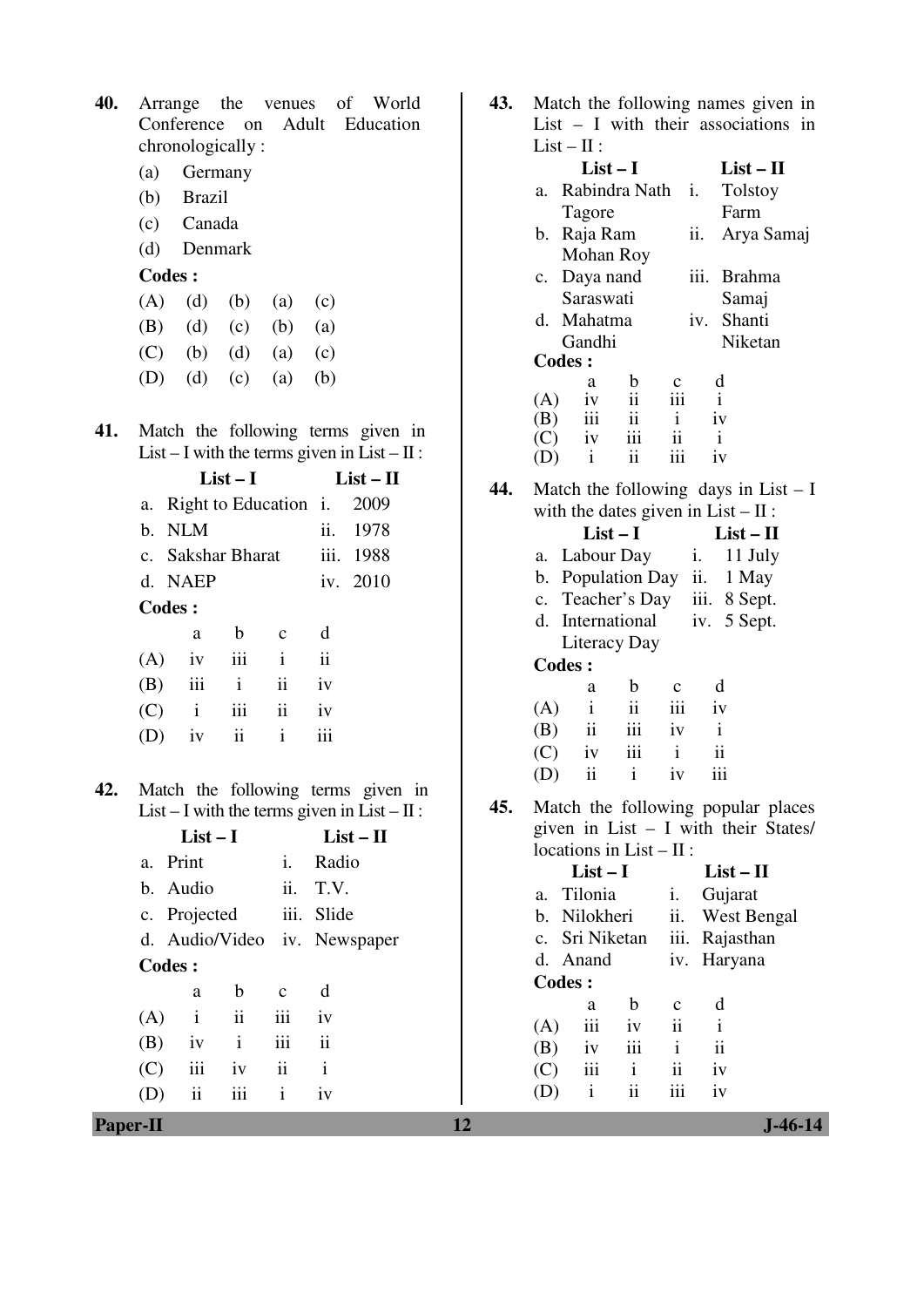| $J-46-14$ | $\rm ii$<br>iii<br>$\mathbf{i}$<br>(D)<br>iv                       | 13  | $\rm ii$<br>iii<br>$\mathbf{i}$<br>(D)<br>iv<br>Paper-II                                              |
|-----------|--------------------------------------------------------------------|-----|-------------------------------------------------------------------------------------------------------|
|           | $\rm ii$<br>iii<br>$\mathbf{i}$<br>(C)<br>iv                       |     | $\overline{\mathbf{u}}$<br>(C)<br>iii<br>$\mathbf{i}$<br>iv                                           |
|           | iii<br>(B)<br>$\mathbf{ii}$<br>iv<br>$\mathbf{i}$                  |     | $\mathbf{ii}$<br>iii<br>(B)<br>$\mathbf{i}$<br>iv                                                     |
|           | iii<br>ii<br>$\mathbf{i}$<br>(A)<br>iv                             |     | d<br>$\mathbf b$<br>$\mathbf C$<br>a<br>iii<br>ii<br>$\mathbf{i}$<br>(A)<br>iv                        |
|           | d<br>$\mathbf b$<br>a<br>$\mathbf{C}$                              |     | कूट :                                                                                                 |
|           | कूट :                                                              |     | iv. हरियाना<br>d. आनन्द                                                                               |
|           | d. दृश्य/श्राव्य<br>iv. समाचार पत्र                                |     | c. श्री निकेतन<br>iii. राजस्थान                                                                       |
|           | c. प्रोजेक्टेड<br>iii. स्लाइड                                      |     | b. निलोखेरी<br>ii. पश्चिम बंगाल                                                                       |
|           | ii. टी.वी.<br>b. दृश्य                                             |     | a. तिलोनिया<br>i. गुजरात                                                                              |
|           | a. प्रिन्ट<br>i. रेडियो                                            |     | सूची – I<br>सूची – II                                                                                 |
|           | सूची – II<br>सूची – I                                              |     | कीजिए :                                                                                               |
|           | सूची – II में दिये गये तथ्यों के साथ कीजिए :                       | 45. | मिलान सूची – II में दिये गये राज्यों के साथ                                                           |
| 42.       | सूची – I में दिये गये तथ्यों का मिलान                              |     | सूची – I में दिये गये लोकप्रिय स्थानों का                                                             |
|           | ii<br>$\mathbf{i}$<br>iii<br>(D)<br>iv                             |     | iii<br>$\mathbf{i}$<br>$\rm ii$<br>iv<br>(D)                                                          |
|           | (C)<br>$\overline{\mathbf{u}}$<br>$\mathbf{i}$<br>iii<br>iv        |     | $\rm ii$<br>iii<br>(C)<br>iv<br>$\mathbf{i}$                                                          |
|           | iii<br>$\rm ii$<br>$\mathbf{i}$<br>(B)<br>iv                       |     | ii<br>iii<br>$\mathbf{i}$<br>(A)<br>iv<br>iii<br>(B)<br>$\mathbf{i}$<br>$\overline{\mathbf{u}}$<br>iv |
|           | iii<br>$\ddot{\rm n}$<br>(A)<br>$\mathbf{i}$<br>iv                 |     | $\mathbf b$<br>d<br>$\mathbf C$<br>a                                                                  |
|           | $\mathbf b$<br>d<br>$\mathbf{C}$<br>a                              |     | कूट :                                                                                                 |
|           | कूट :                                                              |     | दिवस                                                                                                  |
|           | d. एन.ए.ई.पी.<br>iv. 2010                                          |     | d. अंतर्राष्ट्रीय साक्षरता iv. 5 सितम्बर                                                              |
|           | iii. 1988<br>c. साक्षर भारत                                        |     | iii.  8 सितम्बर<br>c.   शिक्षक दिवस                                                                   |
|           | b. राष्ट्रीय साक्षरता मिशन ii. 1978                                |     | <b>i.</b> 11 जुलाई<br>b.   जनसंख्या दिवस<br>$ii. 1$ मई                                                |
|           | a.  शिक्षा का अधिकार<br>$i$ .<br>2009                              |     | सूची – I<br>सूची – II<br>a.   श्रमिक दिवस                                                             |
|           | सूची – I<br>सूची – II                                              |     | सूची – II में दिये गये तिथियों के साथ कीजिए :                                                         |
|           | सूची – II में दिये गये तथ्यों के साथ कीजिए :                       | 44. | सूची – I में दिये गये दिवसों का मिलान                                                                 |
| 41.       | सूची – I में दिये गये तथ्यों का मिलान                              |     |                                                                                                       |
|           |                                                                    |     | $\rm ii$<br>iii<br>$\mathbf{i}$<br>(D)<br>iv                                                          |
|           | (d)<br>(D)<br>(c)<br>(b)<br>(a)                                    |     | (B)<br>iv<br>$\rm iii$<br>$\rm ii$<br>$\mathbf{i}$<br>(C)<br>iv                                       |
|           | (B)<br>(d)<br>(b)<br>(c)<br>(a)<br>(C)<br>(b)<br>(d)<br>(a)<br>(c) |     | $\,$ iii<br>ii<br>$\mathbf{i}$<br>(A)<br>iv<br>ii<br>iii<br>$\mathbf{i}$                              |
|           | (A)<br>(d)<br>(b)<br>(a)<br>(c)                                    |     | $\mathbf b$<br>d<br>$\mathbf c$<br>a                                                                  |
|           | कूट :                                                              |     | कूट :                                                                                                 |
|           | डेनमार्क<br>(d)                                                    |     | d. महात्मा गाँधी         iv.  शान्ती निकेतन                                                           |
|           | कनाडा<br>(c)                                                       |     | c.   दयानंद सरस्वती<br>iii. ब्रह्म समाज                                                               |
|           | ब्राजील<br>(b)                                                     |     | b. राजा राम मोहन राय ii. आर्य समाज                                                                    |
|           | जर्मनी<br>(a)                                                      |     | a.   रविन्द्रथान टैगोर<br><u>i.     टोल्सटॉय फार्म</u>                                                |
|           | स्थान के अनुसार व्यवस्थित कीजिए :                                  |     | सूची – II में दिये गये तथ्यों के साथ कीजिए :<br>सूची – I<br>सूची – II                                 |
| 40.       | प्रौढ़ शिक्षा के अन्तर्राष्ट्रीय सम्मेलनों को उनके                 | 43. | सूची – I में दिये गये व्यक्तियों का मिलान                                                             |
|           |                                                                    |     |                                                                                                       |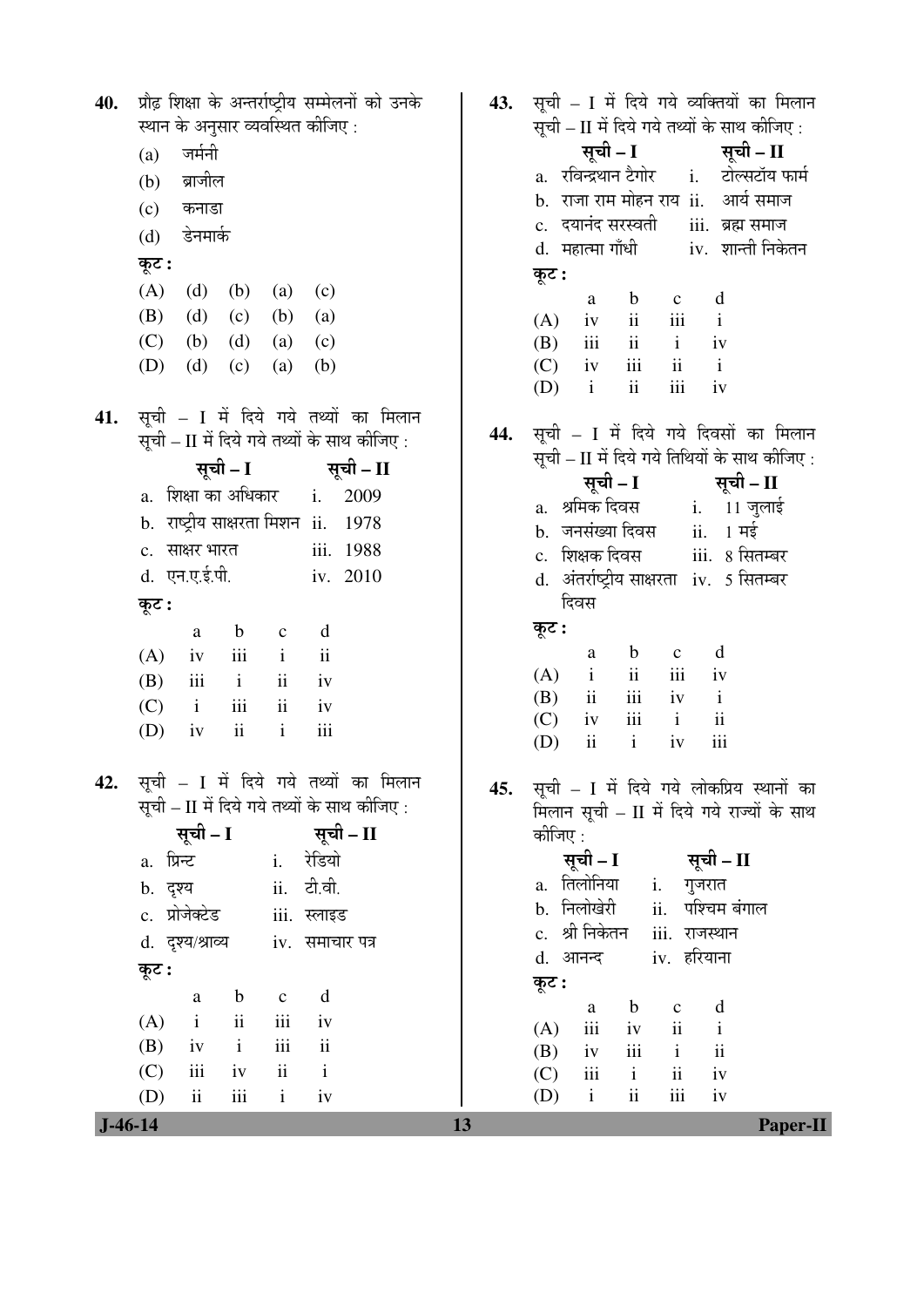**46.** Match the following Universities association with Adult Education given in List – I with the States given in List –  $\Pi$ :

|         | List $-1$       |              | List - II     |  |                                 |  |
|---------|-----------------|--------------|---------------|--|---------------------------------|--|
|         |                 |              |               |  | a. H.N. Bahuguna i. Maharashtra |  |
|         | Upadhyaya       |              |               |  | b. Deen Dayal ii. Tamil Nadu    |  |
|         | Rural Institute |              |               |  | c. Gandhi Gram iii. Uttarakhand |  |
|         | $d.$ S.N.D.T.   |              |               |  | iv. Uttar                       |  |
|         |                 |              |               |  | Pradesh                         |  |
| Codes : |                 |              |               |  |                                 |  |
|         | a               | b            | $\mathbf{C}$  |  | d                               |  |
| (A)     | iv              | iii          | $\mathbf{i}$  |  | $\mathbf{ii}$                   |  |
| (B)     | iii             | iv           | $\mathbf{ii}$ |  | $\mathbf{i}$                    |  |
| (C)     | $\ddot{\rm ii}$ | $\mathbf{i}$ | iii           |  | iv                              |  |
|         | $\mathbf{i}$    | ii           | iv            |  | iii                             |  |

Read the passage given below and answer the questions that followed based on your understanding of the passage (Q. Nos. **47** – **50**) :

 A life long learning paradigm values all kinds of learning – formal, non-formal and informal recognition and validation of non-formal and informal learning form a corner stone in the lifelong strategy. The learning outcomes should be recognized and valued, regardless of where and how they are achieved. Such recognition of non-formal and informal learning enables learners to identify their starting point, gain entry to a programme of learning at a particular level, achieve credits towards a qualification and/or achieve a full qualification based on competences. It serves to motivate reluctant participants, add value to prior learning and save time and money by reducing or eliminating the need to relearn what has already been learned. Similarly, it enables society to benefit from skills acquired at no public cost.

- **47.** Which one of the following statement is incorrect ?
	- (A) Learning is incidental
	- (B) Learning takes place anywhere
	- (C) Prior learning has no validity
	- (D) Validation of informal learning is not a problem
- **48.** The paragraph is advocating for acceptance of
	- (A) Formal learning
	- (B) Structured learning
	- (C) Life long learning
	- (D) Incongruent learning
- **49.** Recognition of prior learning can help learners to
	- (A) Obtain certificates
	- (B) Further their education
	- (C) Both (A) and (B) are correct
	- (D) (A) is correct and (B) is incorrect
- **50.** The statement 'entry to a programme of learning at a particular level' means
	- (A) A neoliterate can enter to a class or level of education according to his competencies and prior recognition.
	- (B) A literate can move literally to a choice based programme of learning at a particular level.
	- (C) Both (A) and (B) are incorrect.
	- (D) Both (A) and (B) are correct.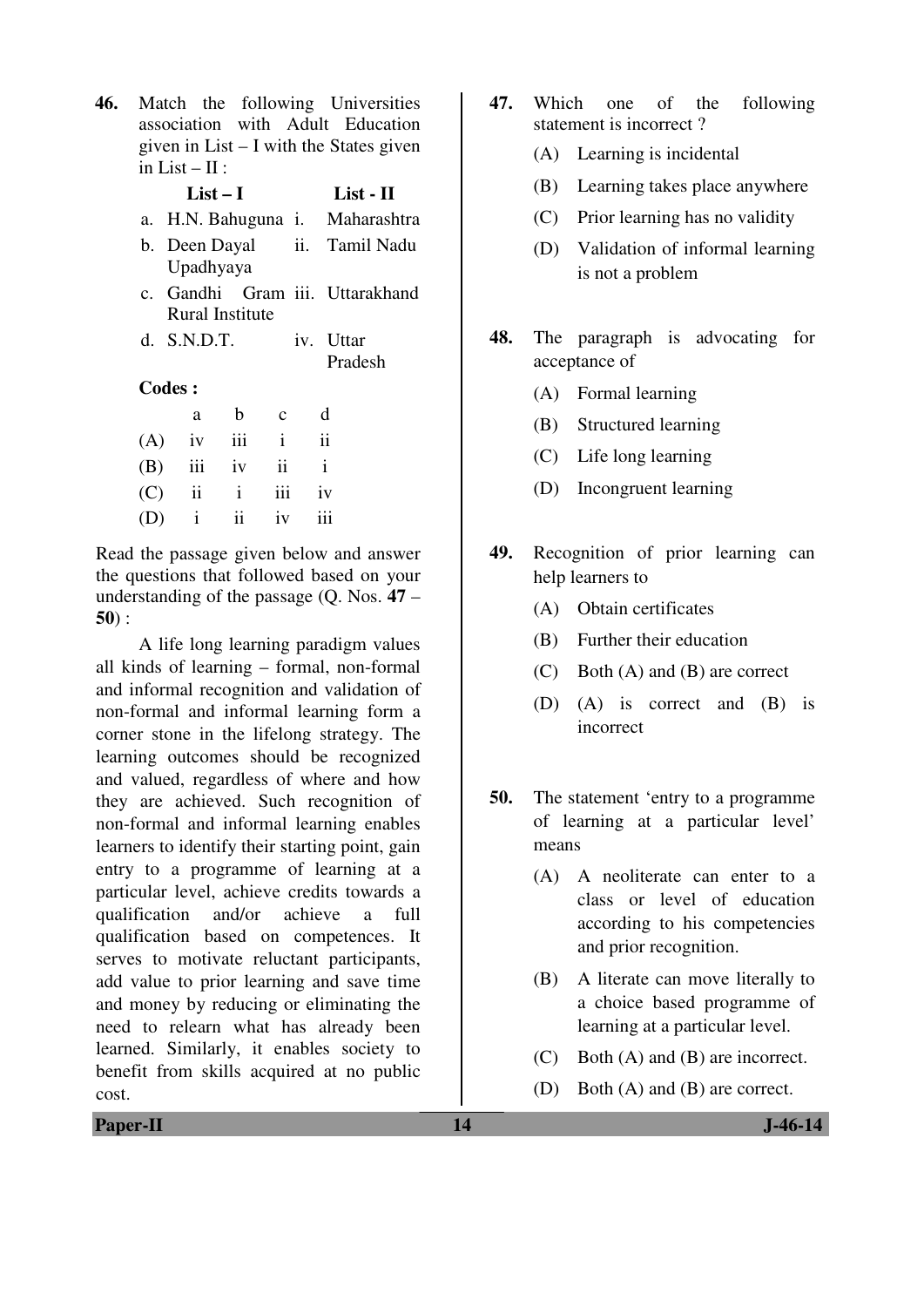46. सूची – I में दिये गये प्रौढ़ शिक्षा से जुड़े विश्वविद्यालयों का मिलान सूची – II में दिये गये राज्यों के साथ कीजिए :

|       |                 | सूची – I |                         | सूची – II               |                                              |
|-------|-----------------|----------|-------------------------|-------------------------|----------------------------------------------|
|       |                 |          |                         |                         | a.  हेमवत्ती नन्दन बहुगुणा  i.    महाराष्ट्र |
|       |                 |          |                         |                         | b. दीन दयाल उपाध्याय ii. तमिलनाडू            |
|       |                 |          |                         |                         | c. गांधी ग्राम रुरल संस्थान iii. उत्तराखण्ड  |
|       | d. एस.एन.डी.टी. |          |                         |                         | iv. उत्तर प्रदेश                             |
| कूट : |                 |          |                         |                         |                                              |
|       | a               | b c      |                         | - d                     |                                              |
|       | $(A)$ iv iii i  |          |                         | $\overline{\mathbf{u}}$ |                                              |
|       | $(B)$ iii iv    |          | $\overline{\mathbf{u}}$ | $\mathbf{i}$            |                                              |
| (C)   |                 | $ii$ $i$ | iii                     | iv                      |                                              |

(D) i ii iv iii

निम्नलिखित गद्यांश को ध्यान से पढिए और इसके आधार पर प्रश्नसंख्या 47 से 50 तक का उत्तर दीजिए :

एक जीवन-पर्यन्त अधिगम-रूपावली औपचारिक, गैर-औपचारिक, अनौपचारिक – सभी प्रकार के अधिगमों को महत्त्व देती है । गैर-औपचारिक तथा औपचारिक अधिगम की मान्यता एवं वैधता जीवन-रणनीति के अनिवार्य आदार बनते हैं । अधिगम के परिणामों को मान्यता और महत्त्व दिया जाना चाहिए. ऐसा कहते हुए इस बात को ध्यान में न रखा जाए कि इसे कहाँ और कैसे प्राप्त किया गया है गैर-औपचारिक तथा औपचारिक अधिगम से शिक्षार्थी को अपने प्रारम्भिक बिन्दु, अधिगम के किसी विशिष्ट स्तर में प्रवेश पाने और/अथवा सार्मथ्य आधारित सम्पूर्ण अर्हता प्राप्त करने की योग्यता आती है । इससे विमुख सहभागी अभिप्रेरित होता है, पूर्व शिक्षा के महत्त्व में वृद्धि होती है और इससे पूर्व ऊर्जित ज्ञान को पुन: सीखने में व्यय होने वाले समय और धन को बचाया जा सकता है । इससे बिना किसी सरकारी खर्च के. समाज इस प्रकार से प्राप्त किये कौशलों का लाभ उठा सकेगा ।

- 47. <del>•</del> निम्नलिखित में से कौन सा कथन सही नहीं है ?
	- $(A)$  सीखना आनुषंगिक है।
	- $(B)$  सीखना सर्वत्र होता है।
	- $(C)$  पूर्व-अधिगम की कोई वैधता नहीं है ।
	- (D) अनौपचारिक अधिगम की मान्यता समस्या नहीं है $\,$ ।
- 48. यह गद्यांश किसकी स्वीकृति की वकालत करता है ?
	- $(A)$  औपचारिक अधिगम
	- (B) संरचित अधिगम
	- (C) जीवन-पर्यन्त अधिगम
	- (D) असमान (इनकांग्रुएंट) अधिगम
- 49. पूर्व-अधिगम की मान्यता शिक्षार्थी की सहायता कर सकती है $\overline{v}$ 
	- (A) प्रमाण-पत्र प्राप्त करने में
	- $(B)$  अपनी शिक्षा को आगे बढाने में
	- (C)  $(A)$  और  $(B)$  दोनों सही हैं।
	- (D) (A) सही है, परन्तु (B) गलत है।
- 50. **"**किसी विशिष्ट स्तर पर अधिगम के कार्यक्रम में प्रवेश'' इस कथन का भाव है
	- (A) कोई साक्षर व्यक्ति अपने सामर्थ्य एवं पूर्व-मान्यता के आधार पर किसी श्रेणी अथवा शिक्षा के किसी स्तर में प्रविष्ट हो सकता है ।
	- (B) एक साक्षर व्यक्ति पार्श्वत: अधिगम के किसी स्तर पर अपनी इच्छा के अधिगम-कार्यक्रम को अपना सकता है ।
	- (C)  $(A)$  और  $(B)$  दोनों गलत हैं।
	- (D)  $(A)$  और  $(B)$  दोनों सही हैं।